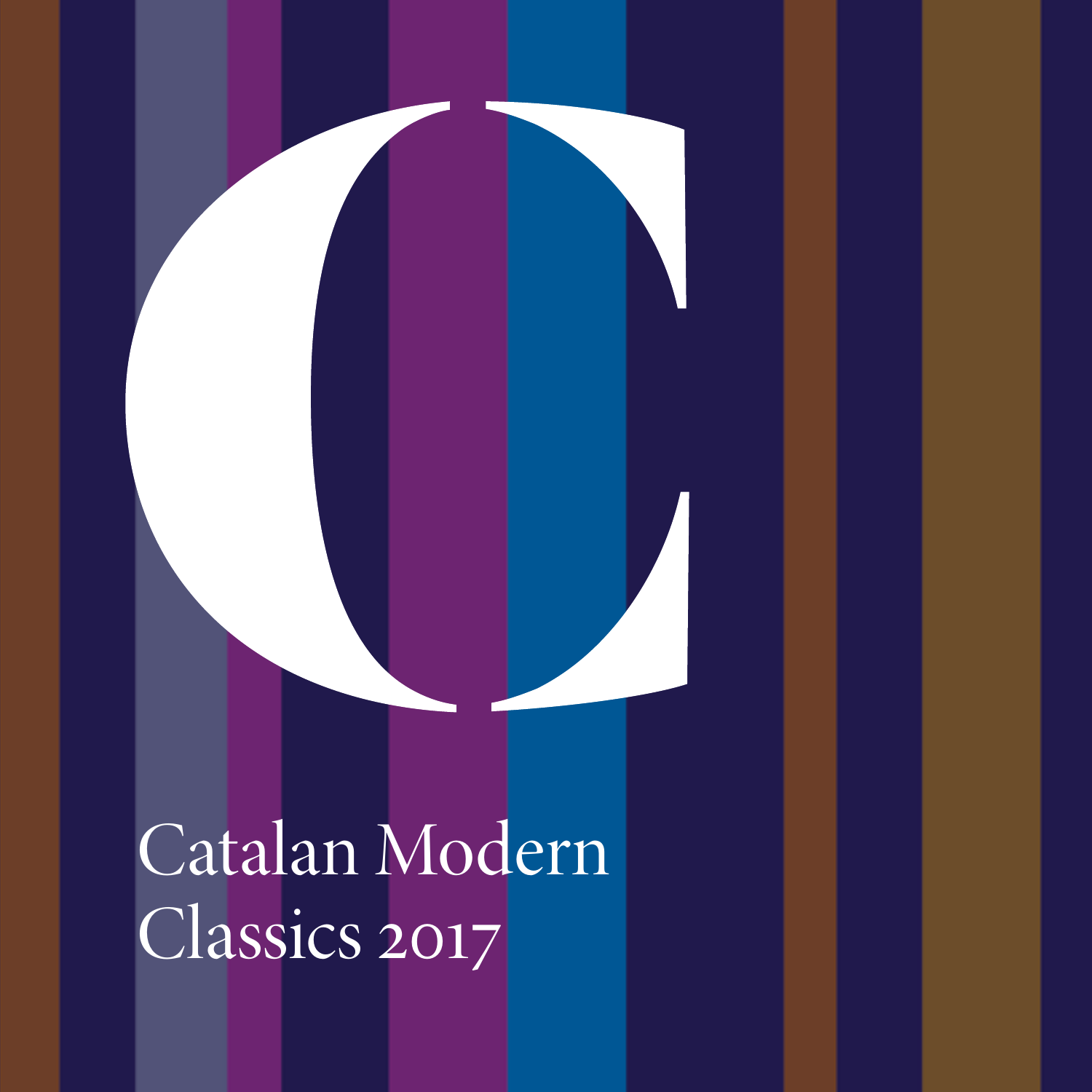## *Contents*

| Foreword                                                        | 3  |
|-----------------------------------------------------------------|----|
| K.L. Reich, by Joaquim Amat-Pinella                             | 4  |
| Carrer Marsala, by Miquel Bauçà                                 | 6  |
| <i>Oceanic Paradise,</i> by Aurora Bertrana                     | 8  |
| The Sea, by Blai Bonet                                          | 10 |
| Chronicles of the Hidden Truth, by Pere Calders                 | 12 |
| <i>Solitude</i> , by Victor Català                              | 14 |
| The Passion According to Renée Vivien,<br>by Maria Mercè Marçal | 16 |
| Natural History, by Joan Perucho                                | 18 |
| A Broken Mirror, by Mercè Rodoreda                              | 20 |
| The Times of the Cherries, by Montserrat Roig                   | 22 |
| Part One, by Cèlia Suñol                                        | 24 |
| The Dolls' Room, by Llorenç Villalonga                          | 26 |
| Grants, Fellowship and Other Services                           | 28 |
| Literature and the Humanities Team                              | 30 |

| Foreign Offices | 31 |
|-----------------|----|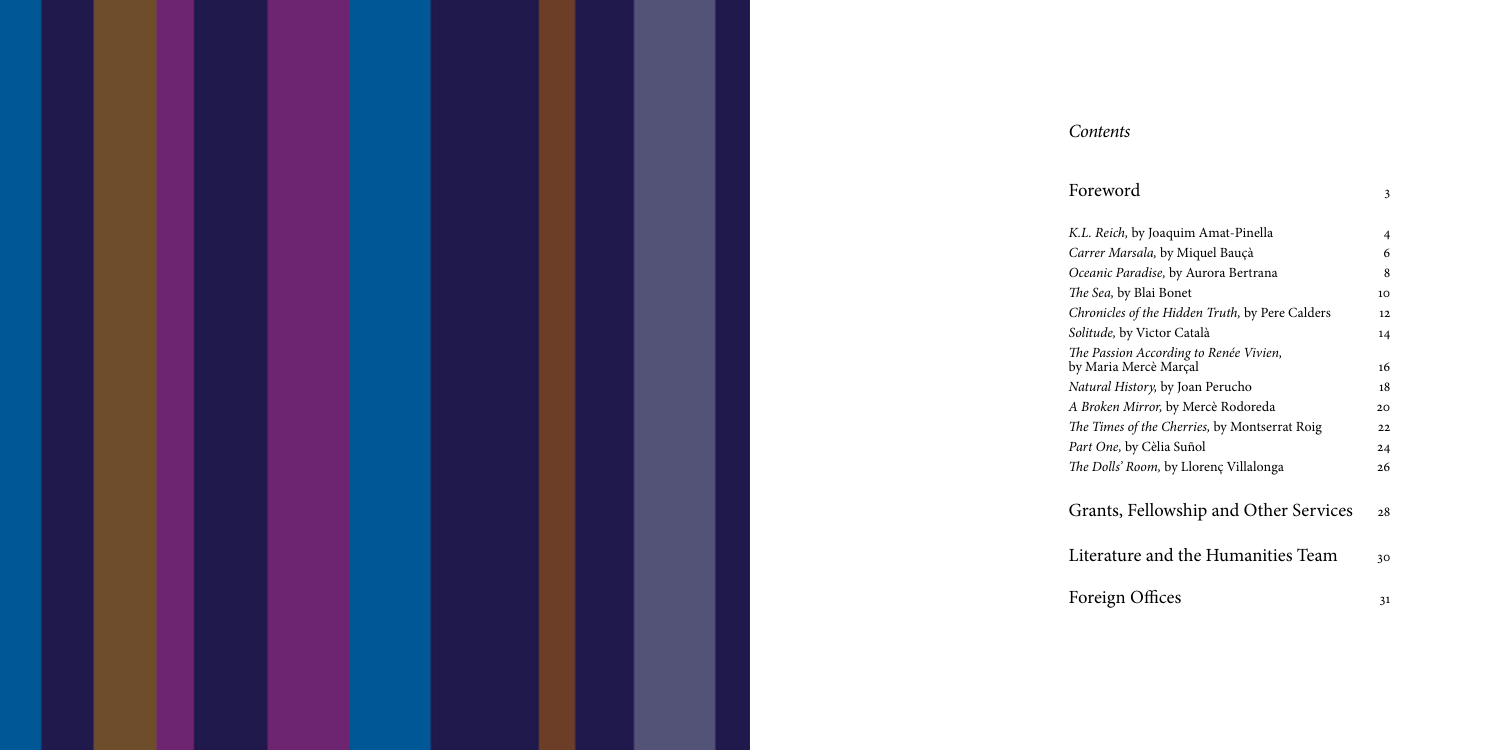### Foreword

This is an outstanding moment for Catalan literature. An exceptionally fine tradition, the seductiveness of modernity and a curiosity about other literatures are all to be found amongst its current strengths, which are further bolstered by a well-established and vibrant publishing industry and the efficient work of literary agents.

One of the goals of the Institut Ramon Llull, as the public institution responsible for broadening the reach of Catalan language and culture, is to support authors, translators, publishers and literary agents with the aim of ensuring that Catalan literature is translated, published and read abroad.

This booklet intends to open up new windows to Catalan Modern Classics. It includes the selection of twelve titles, each with a brief commentary by a contemporary author, offering proof that these classical works not only carry with them a long literary tradition, but also still resonate in today's world.

Join this voyage in time and space, from Mallorca to Tahiti, with a stop at the heart of Barcelona, among many other destinations.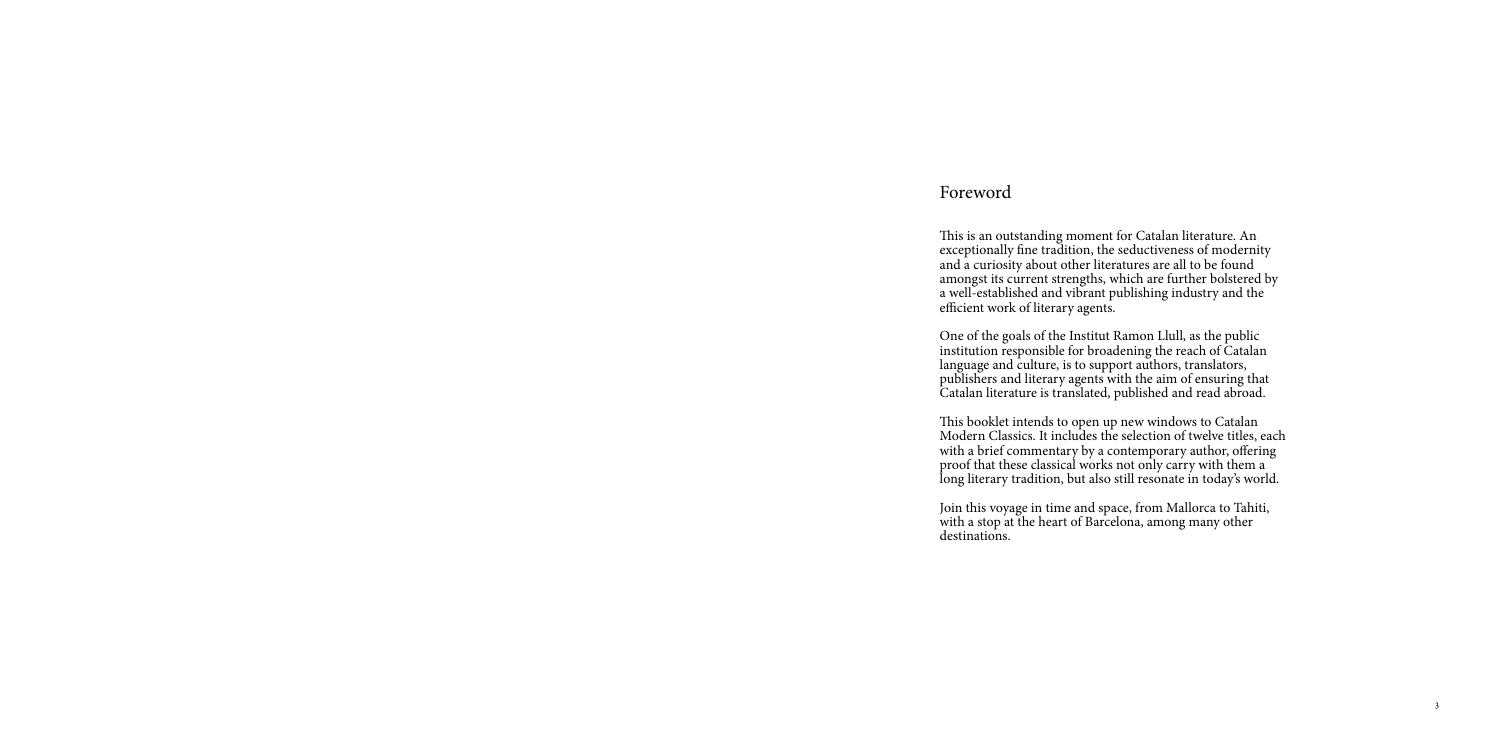## Joaquim Amat-Piniella (1912–1974)

## K. L. Reich

## Few books evoke the pain, abuse and repression of war as profoundly as this

'*K. L. Reich* is an essential work that sheds light on how Catalan Republicans lived, indeed survived, in Nazi concentration camps. The author, however, chooses to focus on dignity and solidarity, on the possibility of freedom even in such a place as Mauthausen. Joaquim Amat-Piniella is in dialogue here with authors such as Imre Kertész, Primo Levi and Jorge Semprún, in an attempt to illuminate what we call humanity. The book compounds the moral debates that have shaped the twentieth century, transforming them into literature and experience. Emili, the protagonist, faces a world that places victims and executioners in a historical context altered by Fascism, which has truncated modernity's project of solidarity and progress, turning it, instead, into a concentration camp. Amat-Piniella describes the struggle to save one's life, which is indistinguishable from the struggle to save mankind and the future.'

Francesc Serés on *K. L. Reich*

**FRANCESC SERÉS** (Saidí, Aragon, 1972) has authored ten novels, including *Contes Russos* (2009; *Russian Stories,* MacLehose Press, 2013) and *La pell de la frontera* (2014). He was awarded Catalonia's National Prize for Literature in 2007, among others.



312 pp.

**RIGHTS** SalmaiaLit Bernat Fiol bernat@salmaialit.com "The sun let loose with all its might, as if suddenly wishing to compensate for the cold of just moments before. Muscles relaxed; a pained defeat settled over the lifeless multitude."

### **SELECTED WORKS**

*El casino dels senyors*  (1956) [Gentleman's Casino] *Roda de solitaries* (1957) [String of Loners] *La pau a casa* (1957) [Peace at Home] *K. L. Reich* (1963; Club Editor, 2005)

*La clau de volta* (2013) [Keystone]

#### **LATEST WORKS IN TRANSLATION**

ENGLISH *K. L. Reich,* tr. Marta Marín-Dòmine/Robert Finley. Waterloo, Ontario: Wilfrid Laurier University Press, 2014

GERMAN *K. L. Reich,* tr. Kirsten Brandt. Vienna: Czernin Verlag, 2016

SPANISH *K. L. Reich,* tr. Baltasar Porcel/Joaquim Amat-Piniella. Barcelona: Edicions 62, 2005; Libros del Asteroide, 2014



**JOAQUIM AMAT-PINIELLA** (Manresa, 1912–Hospitalet de Llobregat, 1974) began writing at a very young age. The Spanish Civil War interrupted his law studies and he volunteered to fight on the Republican side. After the war, he married and exiled himself to France. German forces captured him there and sent him to the death camp at Mauthausen, where he would spend five years. *K. L. Reich* is a semiautobiographical account of this experience. His novels were republished in 2013.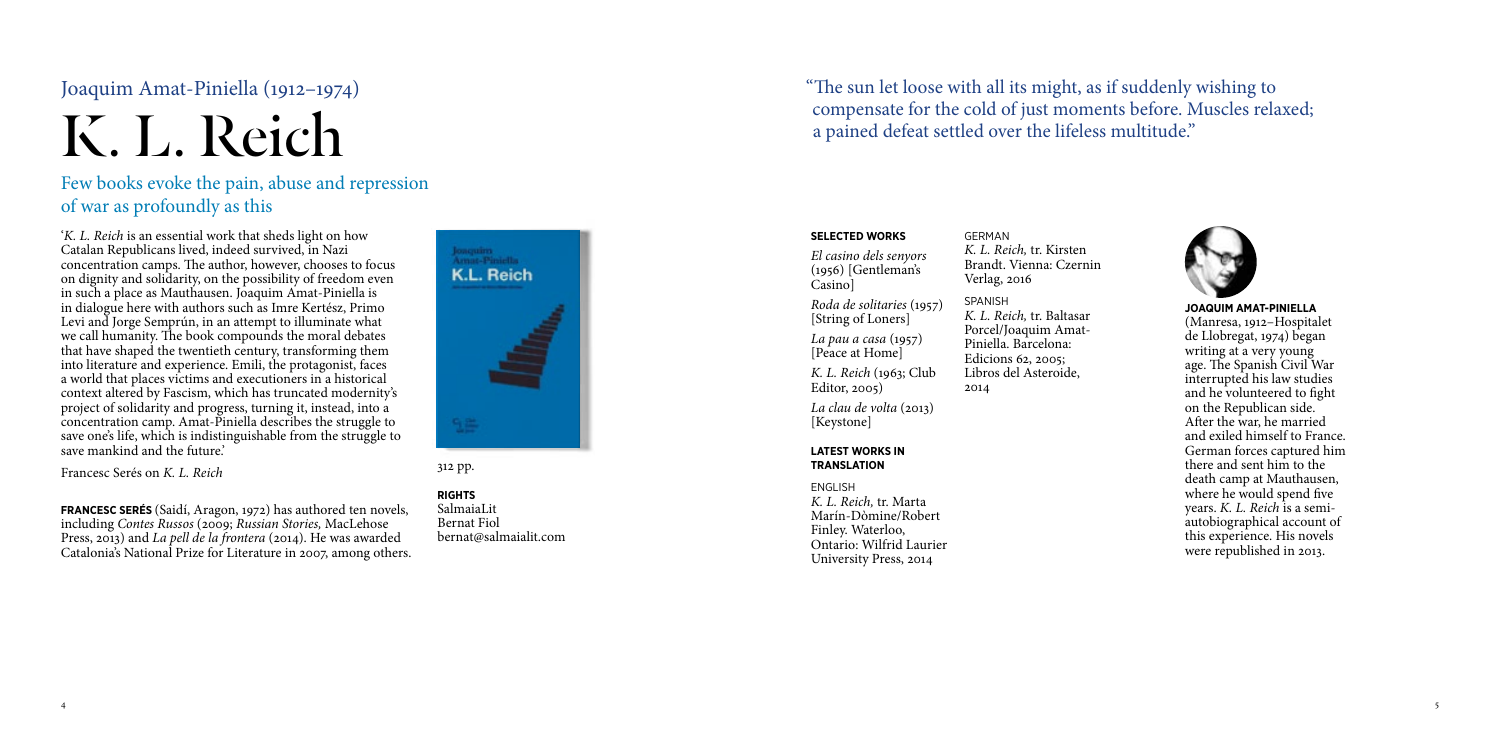## Miquel Bauçà (1940–2005)

## Carrer Marsala

## An epiphany whose sole genealogy is poetic genius, with no literary parentage or descendants

'If you were to ask me what novel I would like to have written, I would immediately respond *Carrer Marsala*. Why? As Bauçà put it, "a writer seeks to express himself rather than simply communicate. The great writers have never felt the need to please anyone other than themselves." Bauçà conjures a universe charged with poetic intensity about a man's wanderings and digressions. Is it a novel? What is a novel? What is Bauçà saying? Is he speaking of the confusion of man? Of the absurd?

I hear, in Bauçà, echoes of the J. V. Foix of *Gertrudis*. Bauçà's writing combines radical language, fidelity to the oral tradition, and a surreal atmosphere somewhere between dream and delirium. His personal drifting and his lonely, squalid death, his sheer linguistic prowess–an undertow seemingly without constraints–and his stout prose, at once arrogant and fragile, created a unique figure and, for the reader, a ride with no safety belt.'

Josep Maria Fonalleras on *Carrer Marsala*

**JOSEP MARIA FONALLERAS** (Girona, 1959) is a writer who has enjoyed critical and commercial success with novels such as *August & Gustau* (2001), among others, or *Climent* (2013), for which he received the Serra d'Or Critics Award.



64 pp.

**RIGHTS**

Grup 62-Planeta Pilar Lafuente plafuente@planeta.es "Sometimes we run into each other by the port, and right away he offers me potato chips. He doesn't like them, but I must admit he certainly knows how to get the most out of the abrasive sound of the cellophane wrapper."

### **SELECTED WORKS**

FICTION *Carrer Marsala* (1985; Labutxaca, 2011) [published in English as part of *The Siege in the Room*, 2012]

*L'estuari (*Edicions 62, 1990) [The Estuary]

*El vellard. L'escarcellera*  (1992; LaButxaca, 2011) [The Old Man. The Warden; published in English as part of *The Siege in the Room*, 2012]

### POETRY

*Una bella història* (1962) [A Beautiful Story] *Notes i comentaris* (1975; Eliseu Climent, 2005) [Notes and Comments]

*En el feu de l'ermitage*   $(2014)$  [In the Dominion of the Hermitage] *El Canvi* (1998; Empúries, 2016) [The Change]

### **LATEST WORKS IN TRANSLATION**

ENGLISH *The Siege in the Room: Three Novellas,* tr. Martha Tennent. Champaign Press, IL.: Dalkey Archive, 2012

FRENCH *Rue Marsala,* tr. Patrick Gifreu. Paris: Éditions de la Différence, 1991



**MIQUEL BAUÇÀ** (Mallorca, 1940 – Barcelona, 2005), Catalan literature's great maverick and recluse, experimental poet and fiction writer, began as a realist and ended as a radical stylist, iconoclast and visionary. Bauçà grew up on a farm in the squalid, post-Civil War years, studied in a religious seminary and attended university in Barcelona. His bestknown work, *El Canvi* is a monumental, unclassifiable work of mixed genres organized into a dictionary.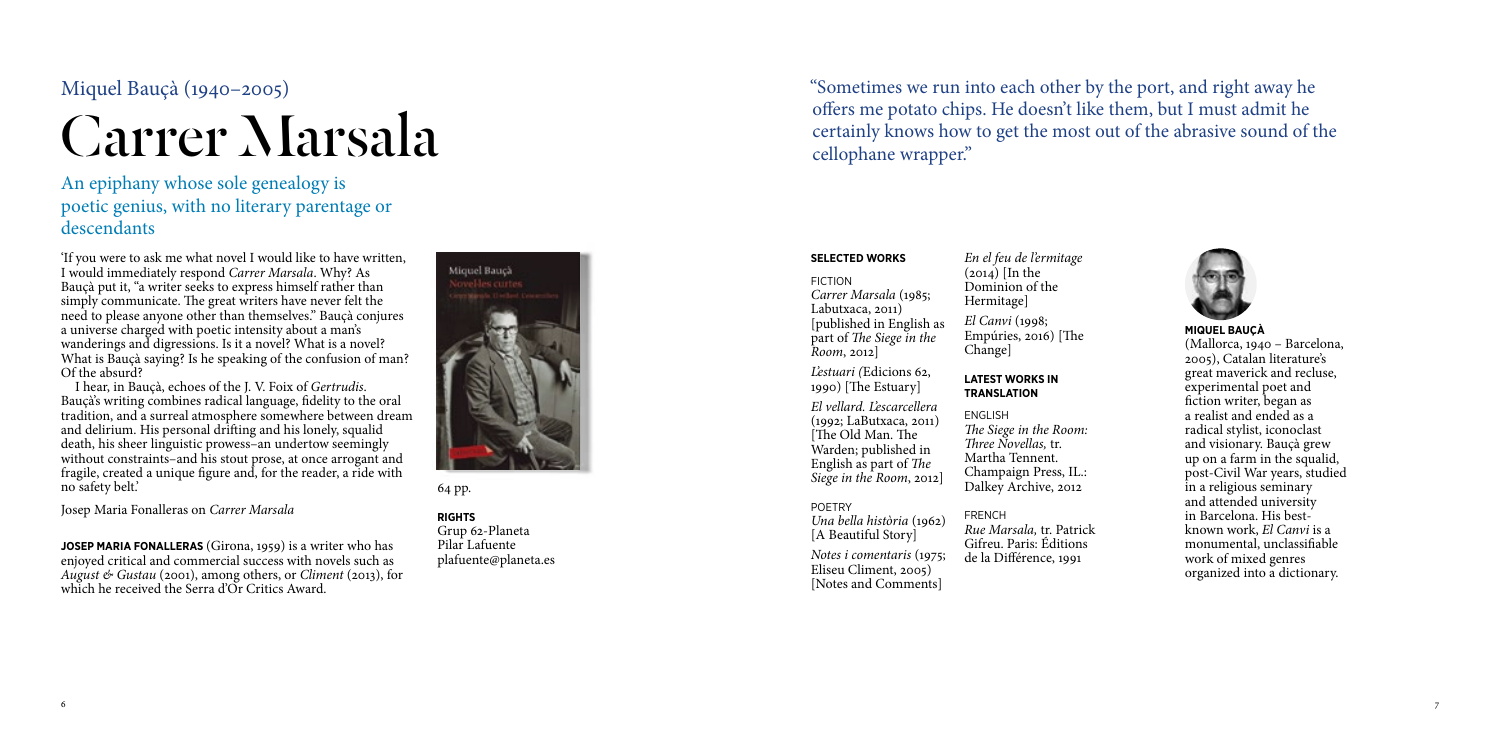Aurora Bertrana (1892–1974)

## Ceanic Paradise the Pacific, far from civilization and the white man."

## Paradisos oceànics

In a similar vein to Karen Blixen, Aurora Bertrana spins a cosmopolitan experience into fiction that is as free as it is uniquely female

'Aurora Bertrana takes us to each of the islands she visited while living in Oceania, gifting the readers with descriptions of enchanting landscapes, diverse customs and local populations that are enriched by her exploration of the relationship between the Europeans and the natives, comparing both cultures.

She lifts the veil and makes the reader privy to her experience: everything that happens, everyone she meets, most especially the locals, the sailors and the young girls awaiting letters from California; the courtesan that shows tenderness for her fatherless children; and Marau, a haggardly queen with a touch of wildness. It is a complex universe that Bertrana is able to relate with authenticity.

Bertrana is a courageous writer; she doesn't negate the foreigner's point of view, nor hide her own prejudices. Yet she does not judge. With the eye of an anthropologist, she tries to gauge reality in order to offer it to the reader as openly and freely as possible. She does so with prose that is crisp and direct, full of color and irony.'

Maria Barbal on *Paradisos oceànics*

**MARÍA BARBAL** (Tremp, 1949) is a writer of adult and children's fiction, both novels and short stories. She was awarded the Creu de Sant Jordi in 2001. Her novel *Pedra de tartera* (1985, *Stone in a Landslide*, Peirenne Press, 2010) has been translated into thirteen languages.



162 pp.

### **RIGHTS**

Rata editorial Iolanda Bethencourt ibethencourt@grec.cat "It is the dead of night. An oceanic night, fresh, perfumed, silent …

#### **SELECTED WORKS LATEST WORKS IN TRANSLATION**

**SPANISH** 

*Los paraísos oceánicos.*  Barcelona: Ediciones la Tempestad, 2013

*Paradisos oceànics*  (1930; Columna; Rata editorial, 2017) [Oceanic Paradise] *Marroc sensual i fanàtic*  (1936; Rata editorial, 2018) [Sensual, fanatical Morocco] *Tres presoners* (1957;

Club editor, 2007) [Three Prisoners]

*Memòries* (1973, 1975) [Memoirs]

**AURORA BERTRANA** (Girona, 1892–Berga, 1974) was the daughter of writer Prudenci Bertrana. She began traveling at a young age, and studied music at the conservatories in Barcelona and Geneva, where she formed Europe's first jazz band composed exclusively of women. She moved with her husband to French Polynesia in 1926, where they lived for three years. She became a successful and courageous travel writer.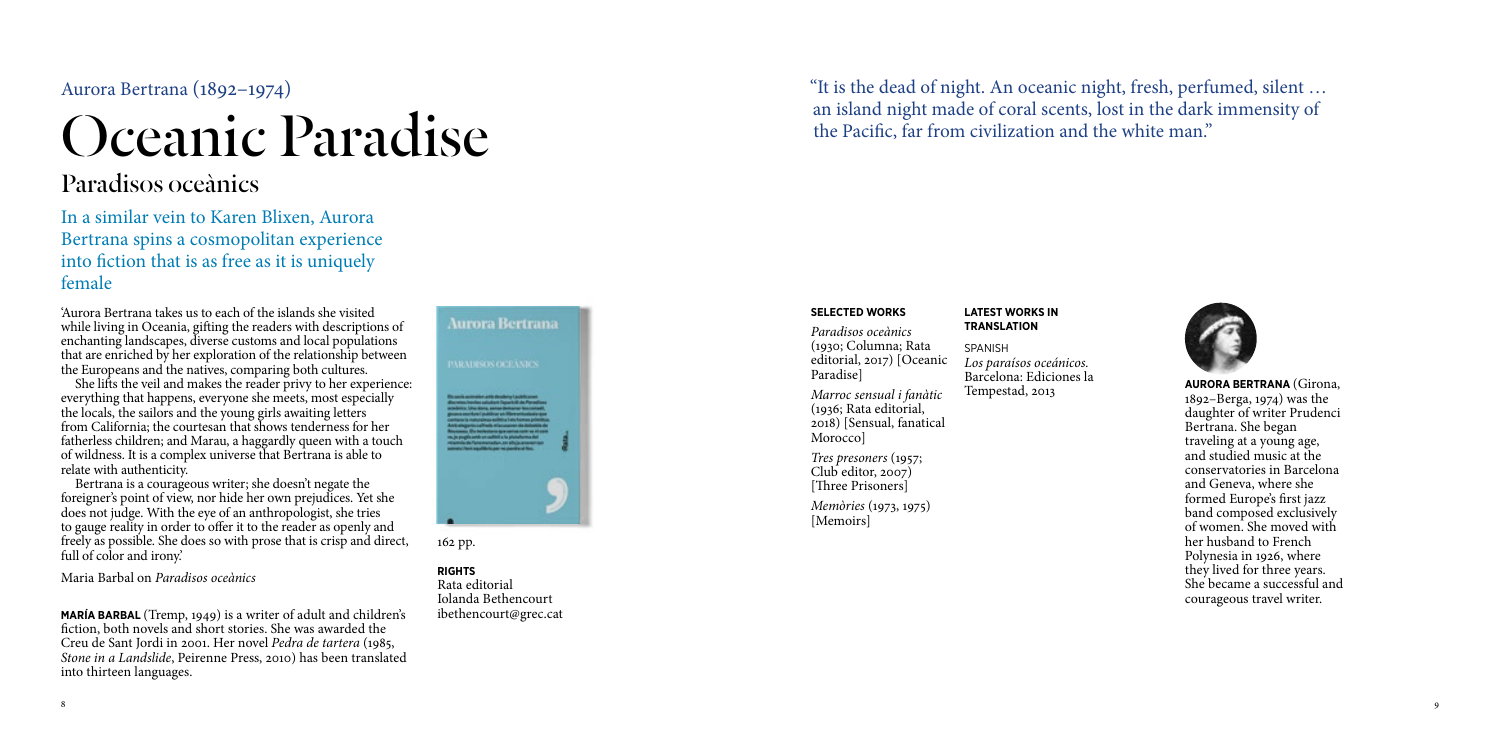## Blai Bonet (1926–1997)

# The Sea

## El mar

### Its high voltage prose palpitates with vitality and humble grandeur

'*El mar* is pleasure: the novel seduces and fascinates right from the start; it seizes the reader and tightens its grip, leading us to an inner world full of undercurrents, passions and quickenings, pockets of calm and ecstasy. The Sea is a luminous, potent work of literature written in innovative, abrasive prose, at turns explosive, tender and mystical, always intricate. It is storytelling that is straightforward yet filled with symbolism, forming a truly poetic whole. Thirty-two chapters in the alternating voices of the two protagonists–Manuel Tur and Andreu Ramallo–tell of life inside a tubercular sanatorium in the postwar period of the Franco dictatorship, where a group of young men survive, suffer and perish from the disease. The relationship between the two "war boys," Tur and Ramallo, is the marrow of the story, a deep, dark and complex bond steeped in forbidden desire and religious fervor.

The high voltage prose of *El mar* palpitates with vitality and humble grandeur, creating a text in which the Catalan language swells with meaning, metaphor, sensations and illusions that radiate with relentless energy.'

Biel Mesquieda on *El mar*

### **BIEL MESQUIDA** (Castellón de la Plana, 1947) is a writer and poet from Mallorca. He is the recipient of prestigious awards, including Prudenci Bertrana for *L'adolescent de sal* (1973) and Catalonia's National Prize for Literature, in 2006, for *Els detalls del món*.



256 pp.

### **RIGHTS**

Salmaialit Bernat Fiol bernat@salmaialit.com "If you could only contemplate the unity of all things, the past and present of this world and of these handkerchiefs soaked in blood! They are a past and a present that are as tiny as the green, sullied square in the capital of a prefecture, like a narrow street, like a short, steep, stony path, like a skull."

### **SELECTED WORKS**

FICTION *El mar* (1958; Club Editor, 2011) [The Sea] POETRY *L'Evangeli segons un de tants* (1967) [The Gospel According to One of Many] *Cant de l'arc* (1979) [Song of the Arc] DIARY *Els ulls (Diari primer)*  (1973) [The Eyes (First Diary)]

*La mirada (Diari segon)* (1975) [The Gaze (Second Diary)]

#### **LATEST WORKS IN TRANSLATION**

SPANISH *El mar,* tr. Eduard Jordà. Barcelona: Club Editor, 2016

ENGLISH *The Sea*, tr. Maruxa Relaño/ Martha Tennent. Champaign, IL.: Dalkey Archive Press, 2014

RUSSIAN *El Mar*, tr. Marina Abràmova/Ekaterini Guixina. Moscow: Strategia, 2002

ITALIAN *Il mare*, tr. Alfonsina De Benedetto. Viareggio-Lucca: Mauro Baroni Editore, 2002

FRENCH *La mer*, tr. Mathilde Bensoussan. Gardonne: Éditions Fédérop, 2002

ROMANIAN *Marea*, tr. Jana Balacciu / Joan M. Ribera. Bucarest: Meronia, 2002

### SERBIAN *More*, tr. Aleksandar Grujicic. Belgrad: Paideia, 2003 SLOVENIAN

*Morje*, tr. Simona Škrabec. Ljubljana: Center za slovensko knjizevnost, 2014 POLISH *Morze*, tr. Dominik Tomaszewski. Poznan:

Rebis, 2003

**BLAI BONET** (Santanyí,

Mallorca, 1926–1997), poet and novelist known for his luminous, mordant and sensual voice preoccupied with freedom, religion and mysticism, the natural word and popular culture, came from a humble background: his father was a stable hand. He started his seminary education at the age of ten, but was forced to abandon it when he became gravely ill with tuberculosis and was confined to a sanatorium, an experience that led him to write his masterpiece *El mar*. The novel won the Joanot Martorell Prize in 1957 and was adapted into a wellreceived film in 2000. He received numerous awards for both his prose and his poetry, including the City of Barcelona Award (1963 and 1992).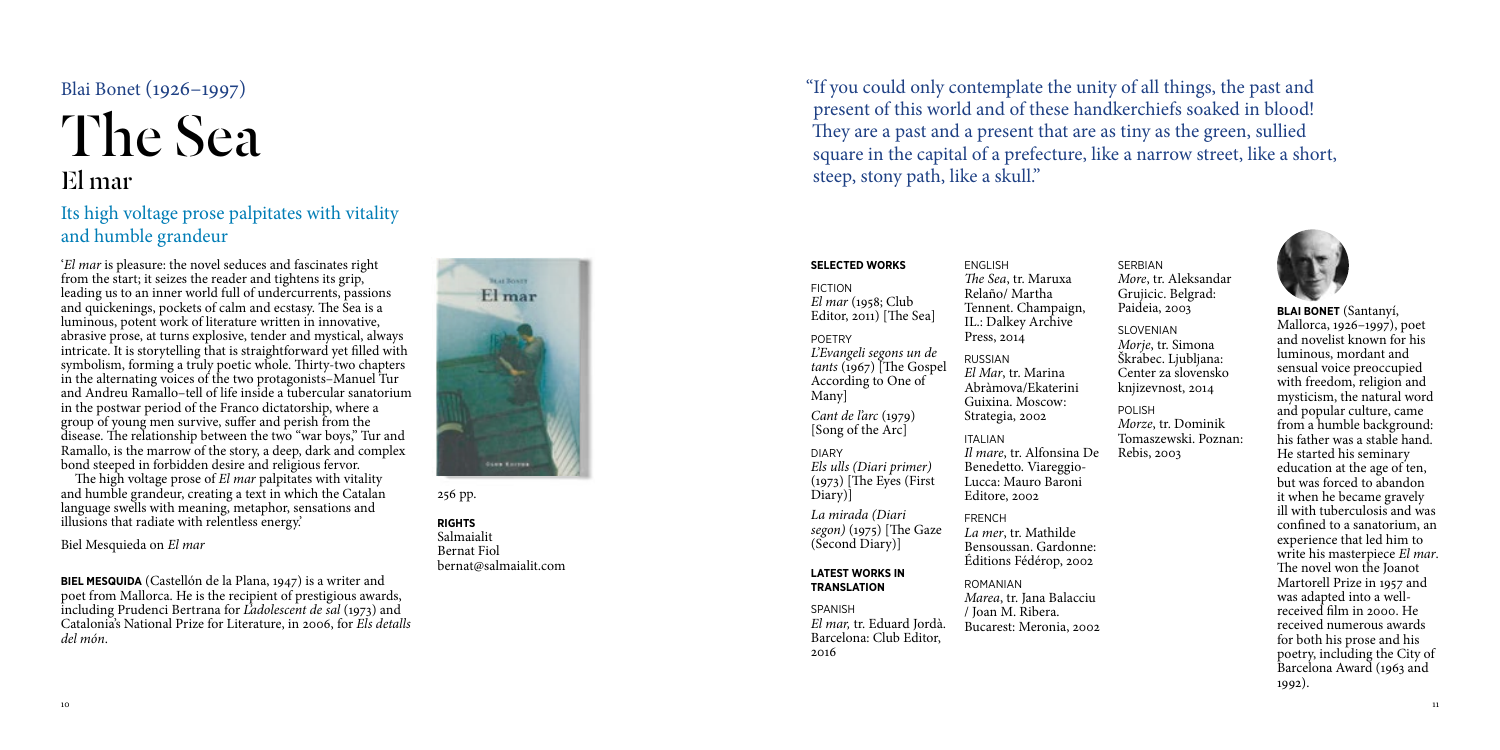### Pere Calders (1912–1994)

## Chronicles of the Hidden Truth

## Cròniques de la veritat oculta

### A collection of stories filled with irony and fantasy that push the limits of verisimilitude with humor and a touch of melancholy

*'Unexpected Certainty. True, yet inexplicable. The Disconcerting Scenario.* These are the titles of the three sections of the short story collection that I read in school; I still remember them as my first open window onto an inconceivable kind of dailiness. An open window that was unexpected, inexplicable and disconcerting, which Calders's whim conjured or caused to disappear inside my head: a gardener who finds a left hand in a yard, a killer with a guilty conscience, a land surveyor who never manages to make it back to his mobile home, however much he tries… later I would encounter a similar atmosphere in Buzzati, Calvino and Kafka, but these authors were darker, more dispirited. Calders was witty and funny, even if over the years I learned to detect a layer of melancholy, a lucid disenchantment caused by the Civil War and his exile to Mexico. For Calders, humor was both the means and the end, the best defense against a world that seemed absurd, unpredictable, inexplicable and disconcerting.'

Marina Espasa on *Cròniques de la veritat oculta*

**MARINA ESPASA** (Barcelona, 1973) is a novelist, television writer, cultural journalist and translator. She is the author of two novels, most recently *El dia del cèrvol*.



352 pp.

**RIGHTS** Grup 62-Planeta

Pilar Lafuente plafuente@planeta.es "One morning, on rising, I found that a tree had sprouted in the middle of the dining room. [...] If this was possible, anything was possible. Understand? [...] What a mess we would be in if the dining rooms of ordinary citizens became the place for such extraordinary events!"

### **SELECTED WORKS** *La Glòria del doctor Larén* (1936; Edicions 62, 1994) [Dr. Larén's Gloria] *Cròniques de la veritat oculta* (1955; Edicions 62-Educaula, 2013)

[Chronicles of the] Hidden Truth] *L'ombra de l'atzavara*  (1964; Labutxaca, 2010) [The Shadow of the Agave] *Ronda naval sota la boira* (1966; La

Magrana, 2009) [Naval Patrol in the Fog] *Invasió subtil i altres contes* (1979; Educaula, 2009) [Subtle Invasion and Other Stories]

#### **LATEST WORKS IN TRANSLATION**

GERMAN *Revolte im Dachgeschoss*  (Anthology), tr. GretSchibTorra. Köln:

Dumont Buchverlag, 2005

ROMANIAN *Mâine în zori, la trei* (Anthology), tr. Jana Balacciu Matei. Bucarest: Meronia, 2003

SLOVENIAN *Kronike prikrite resnice,*  tr. Simona Škrabec. Ljubljana: Center za slovensko knjizevnost, 2002

FRENCH *Chroniques de la vérité cachée*, tr. Bernard Lesfargues. Canet de Rosselló: Trabucaire, 2002 *Ici repose Nevares,* tr. Denis Amutio/ Robert Amutio. Montréal:

Éditions Les Allusifs, 2004

RUSSIAN *Aquí descansa Nevares* (Russian), tr. Elena Golubeva. Saint Petersburg: St. Petersburg University Press, 2006

**SPANISH** *Aquí descansa Nevares y Gente del altiplano,*  tr. Josep Maria Murià. México D.F.: Fondo de Cultura Económica,

2004 *Exploración de islas conocidas* (Anthlogy), tr. Marta Noguera / Carlos Guzmán Moncada. México D.F: Libros del Umbral,  $2004$ 

*Ronda naval bajo la niebla*, tr. Carlos Guzmán Moncada / Marta Noguer Ferrer. Guadalajara: Ediciones Arlequín, 2004 *Ruleta rusa y otros cuentos* (Anthology), tr. Joaquín Jordà.

Barcelona: Anagrama-Compactos, 2007

**PERE CALDERS** (Barcelona, 1912–1994), a master of the short story and author of several novels, is considered one of the greats of literature in Catalan. He studied Fine Arts and worked as a journalist and illustrator. The war diary he penned while serving in the Republican front is one of the most important literary documents to come out of the Spanish Civil War. After a stint in a concentration camp, he was exiled in Mexico for more than twenty years, where he continued to write and publish. He returned to Barcelona in 1962 and won the Sant Jordi Prize the following year for *L'ombra de l'atzavara*.

 $12$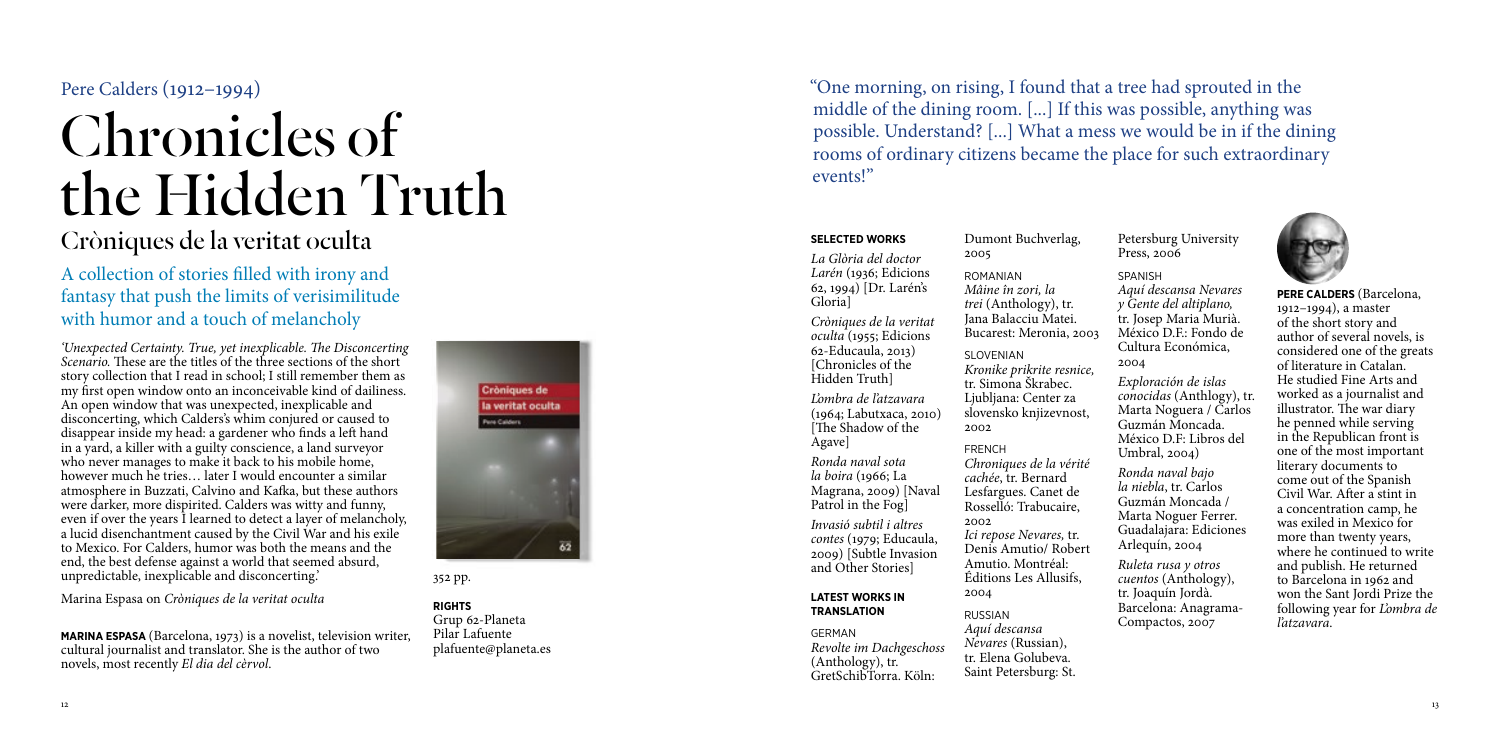## Victor Català (Caterina Albert) (1869–1966)

## Solitude

## Solitud

## Our own *Pedro Páramo*, one of those rare literary finds that so moves us when we first encounter it

'Mila and her husband move into a chapel at the top of a mountain. It is March, 1904, and Caterina Albert has settled on the pen name Victor Català to publish her most important novel–*Solitud*–as a serial. I have always thought of it as our own *La femme rompue* by Simone de Beauvoir or *Pedro Páramo* by Juan Rulfo, novels that were foundational for an entire generation as well as absolute must-reads. *Solitud* was published as a serial for good reason: it is such a monumental work of literature that if it had arrived in one installment we would likely still be in awe. It came out in one volume in 1909, and we haven't stopped reprinting it and celebrating it since. This is our book, written in a country where women have shaped literary memory at key moments for contemporary literature in Catalan. Caterina Albert is the greatest representative of this literature. And so is her protagonist, Mila, who retreats to a hermitage in the middle of the Empordà region with a man so dull it will be as if she were alone. Alone, or perhaps with her readers, who will remain at her side until she manages to find herself in the midst of this novel that is considered modernist but that I regard as radically modern. It is one of those rare literary finds that so moves us when we first encounter it. It is, without a shadow of a doubt, a classic, an essential discovery.'

Lolita Bosch on *Solitud*

**LOLITA BOSCH** (Barcelona, 1970), writer of adult and children's fiction, studied philosophy and has lived in the US, India, and, for the past decade, in Mexico City. She is the author of many books, among them, the novel *Elisa Kiseljak* (2005).



400 pp.

#### **RIGHTS** Grup 62-Planeta

Pilar Lafuente plafuente@planeta.es "As she passed, wind-stirred oaks shed the empty thimbles of their acorns, and the tiny flowering branches of rosemary bushes caught at her skirt, sprinkling her with the frost crystals that covered them."

### **SELECTED WORKS**

*Drames rurals* (1902; Edicions  $62, 2011$ [Rural Drama] *Solitud* (1904-1905; Labutxaca, 2014) [Solitude] *Un film: 3000 metres* 

(1926; Club editor, 2015) [A Film: 3000 meters] *La mare Balena (1920)*  [The Mother Whale]

### **LATEST WORKS IN**

**TRANSLATION** GERMAN *Solitud*, tr. Petra Zickmann. Munich: SchirmerGraf Verlag, 2007; and Piper Taschenbuch, 2009 *Erzählungen*, tr. Claudia Kalász/ Evelyn Patz Sievers. Hamburg: Lehmweg Verlag, 2015

DUTCH *Eenzaamheid*, tr. Elly Bovée. Amsterdam: Thomas Rap, 2011

SPANISH *Soledad*, tr. Basilio Losada/ Lolita Bosch. Madrid: Lengua de Trapo, 2009

ENGLISH *Solitude*, tr. David H. Rosenthal. London & Columbia, LA: Readers International, 1992

FRENCH *Solitude*, tr. François-Michel Durazzo/ Marcel Robin. Paris: Phébus, 2014

ITALIAN *Solitudine*, tr. Ursula Bedogni/ Francesco Ardolino. Rome: Elliot, 2015



**CATERINA ALBERT** (L'Escala, Girona, 1869–1966) was a writer of extraordinary talent who is nevertheless not well-known. In pursuit of artistic freedom, she was forced by historical circumstance to hide behind the pen name of Víctor Català. She wrote two novels and nearly onehundred short stories. Her masterpiece of modernist literature, *Solitud*, was initially serialized in the magazine *Joventut*, where she was a contributor. An overview of her work was anthologized in 2017 under the title *De foc i de sang* [Of Fire and Blood].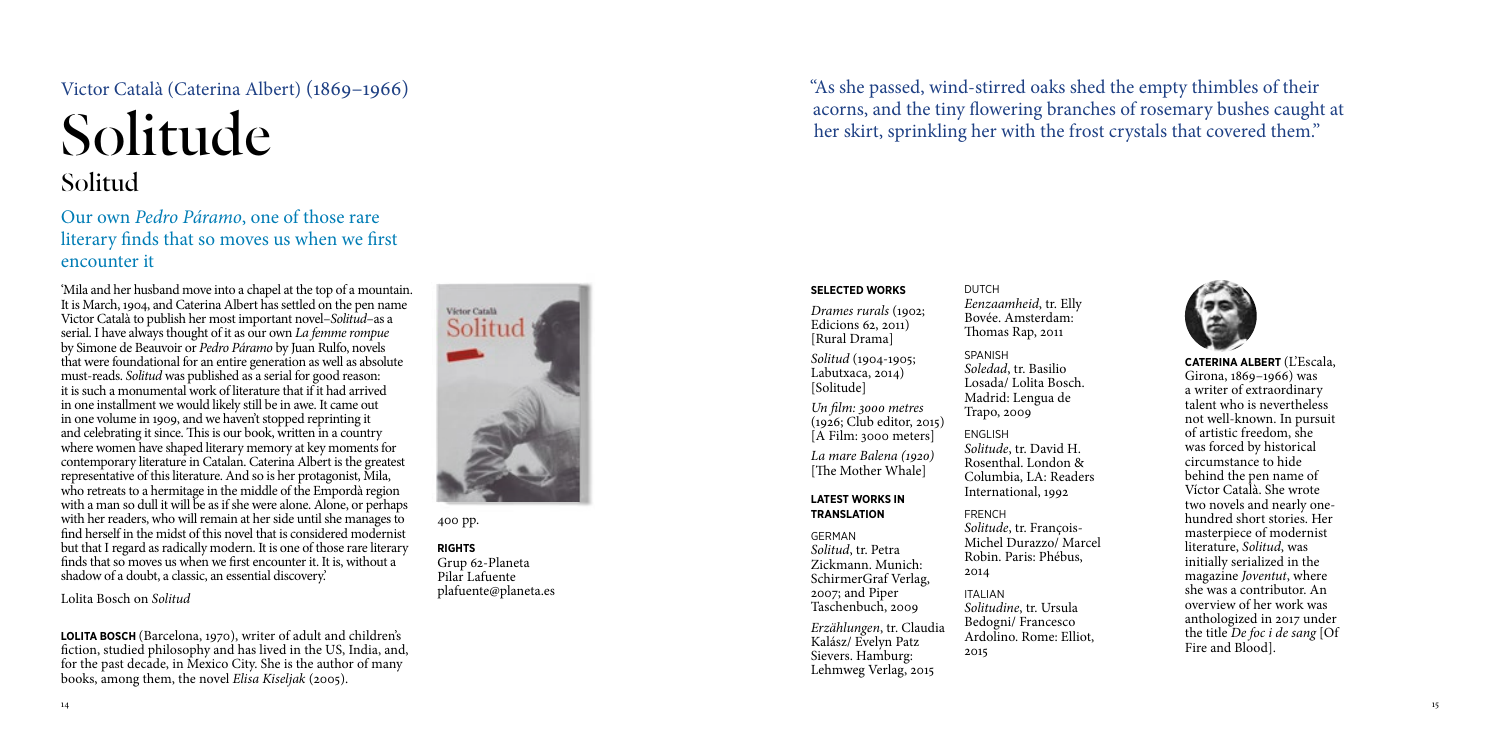## The story of a passionate quest to grasp, with words, the ineffable transit of a life '*La passió segons Renée Vivien* is the story of an unarticulated scream, of an unintelligible silence translated into the foreign language of the other. A choral narrative, chimerical,

to Renée Vivien

La passió segons Renée Vivien

Maria-Mercè Marçal (1952–1998)

The Passion According

ambiguous and ecstatic, written with invisible ink by an odd, motley retinue of prostitutes and bodies grown unfathomable from excess or deprivation. It is the story of a passionate quest to grasp, with words, the ineffable transit of a life: the life of the woman who, amid the translucent veils of Belle Époque Paris, for the first time since Sappho, dared to sing the love of one woman for another.

Life, however, always escapes the confines of our story, and that is why this book is, above all, the story of defeat foretold: that of a voyage with no return through the many, varied, encounters that reflected back, like a phantasmagoric echo lost to oblivion, the fleeting mirage that was Renée Vivien.'

Maria Sevilla on *La passió segons Renée Vivien*

### **MARIA SEVILLA** (Badalona, 1990) is currently at work on her doctoral thesis on Marçal's novel *La passió segons Renée Vivien.* Sevilla's first poetry collection, *Dents de polpa* (2015), was awarded the Bernat Vidal i Tomàs prize.

"Renée was one of those iconic figures that serves as a screen: everyone projects onto her their own intimate symbology and imagination. [...] But is there any other way of bringing back the dead?

The soul's pain interrogated by the body, without possibility of reply. The pain of a lack with no bounds, ineffable… the poems, the writing, were they, then, merely imperfect translations into the language of the other?"

### **SELECTED WORKS**

FICTION *La passió segons Renée Vivien* (1994; Labutxaca, 2007) [The Passion According to Renée Vivien] POETRY *Cau de llunes* (1977; Proa, 1998) [Moon Den] *Sal oberta* (198; Edicions 62, 1998) [Open Salt] *Desglaç* (1988, Raig verd, 2012) [The Thaw] Edition Delta, 2008

*Raó del cos* (2000) [The Body's Reason]

### **LATEST WORKS IN**

**TRANSLATION**

ENGLISH *The Body's Reason,* tr. Montserrat Abelló/ Noèlia Díaz Vicedo. London: Francis Boutle Publishers, 2014

FRENCH *Trois fois rebelle* (Anthology), tr. Annie Bats. Paris: Éditions Bruno Doucey, 2013 *Tanière de Lunes*, tr. Anna Serra. Paris: Éditions Supernova,

2016 GERMAN

SPANISH

ITALIAN

Editrice, 2007

*Tauwetter,* tr. Juana Burghardt/ Tobias Burghardt. Stuttgart:

*Deshielo,* tr. Clara Curell. Tarragona: Igitur, 2004

*Con hilos de olvido*, tr. Neus Aguado. Madrid: Sabina Editorial, 2016

*Disgelo,* tr. Maria Pertile. Ferrara: Luciana Tufani

tr. Simona Škrabec.

ROMANIAN *Antologie poetica* (Anthology), tr. Jana Balacciu Matei.

*La passione secondo Renée Vivien,* tr. Brunilla Servidei. Ferrara: Luciana Tufani Editrice, 2007

SLOVENIAN *Staljeni led,* tr. Simona Škrabec. Ljubljana: Zalozba Skuc, 2009 *Pasijonpo Renée Vivien,* 

Ljubljana: Zalozba Skuc, 2011

Bucarest: Meronia, 2012

first writer in Catalan letters to touch on the theme of lesbian love. Born in Barcelona, she grew up in rural Lleida, and always kept her bond to the natural world and popular culture alive in her work. Her first poetry collection, *Cau de llunes* won the Carles Riba prize in 1976. In 1980 she became a secondary school teacher and had a daughter, Heura. The theme of pregnancy and motherhood figure prominently in her poetry, as would later be the case with lesbian love and illness. Her translations of authors such as Yourcenar, Colette and Akhmatova influenced her own writing. *La passió segons Renée Vivien* is her only novel.

**MARIA-MERCÈ MARÇAL**  (Ivarsd'Urgell, Lleida, 1952– Barcelona, 1998) was a poet of great talent, a cultural and feminist activist, the



400 pp.

### **RIGHTS**

Fundació Maria-Mercè Marçal publicacions@fmmm.cat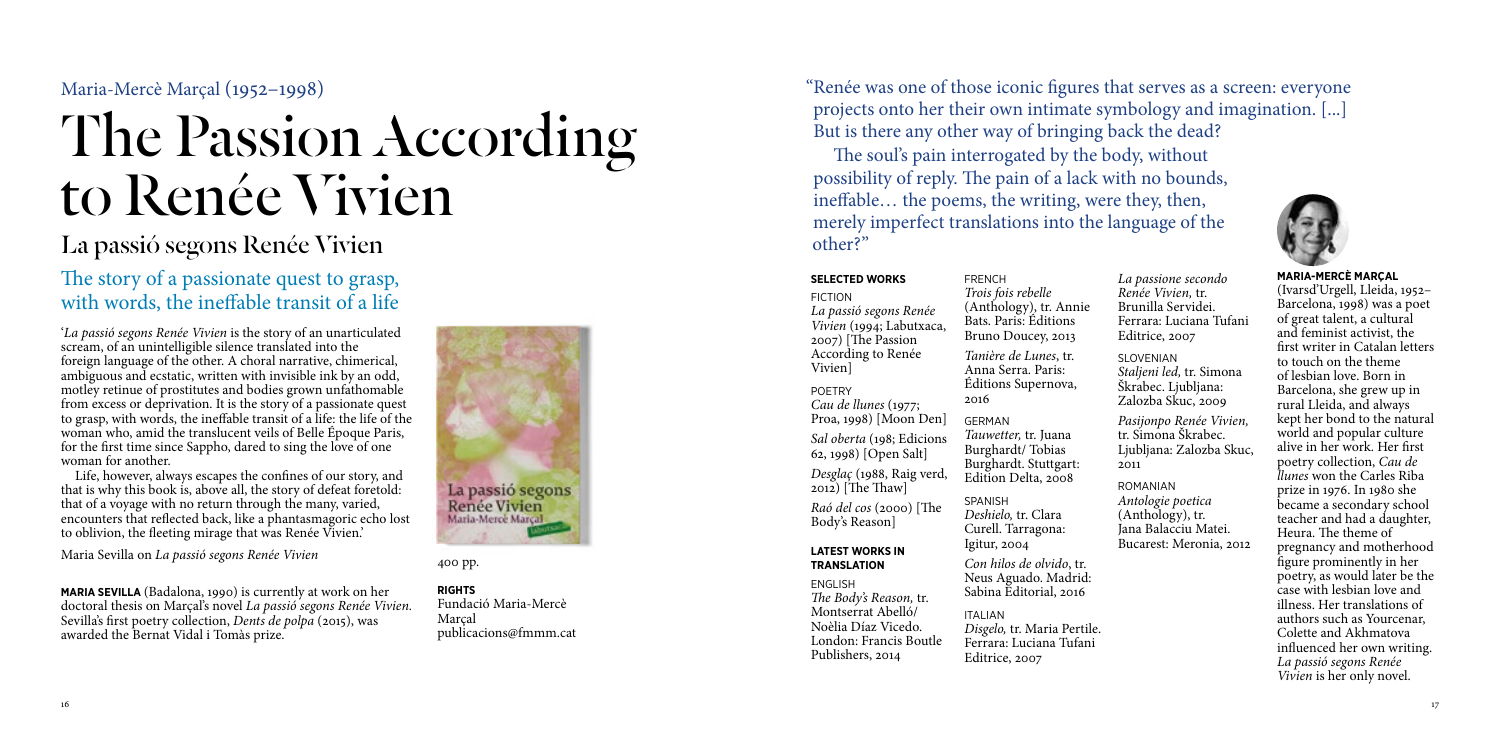### Joan Perucho (1920–2003)

## Natural History

## Les històries naturals

## Vampire novel through the lens of culture: fantasy refracted through reason

'How does one approach a work such as *Les històries naturals*? A first reading might lead us to view the novel as merely the transplanting of the vampire myth to Catalan lands. Both the appearance of a vampire terrorizing a small town, and the medieval noble knight Onofre de Dip turned bloodthirsty beast, bring to mind Stoker or Polidori.

Perucho, however, wishes to engage the reader's mind. We witness a vampire hunt, yes, but the manner of the hunt owes much to the rational ability of the protagonist, Antoni de Montpalau, botanist and knight, the voice of science who seeks to shed light on the myth, yet is nevertheless swept away by it. Here we find nineteenth century drawing-room positivism, high-culture references, the dissecting of the monster, but also an open door to our irrational fears and the regression and horror of war, the whole of it interwoven with a subtle sense of humor that will test the cultural baggage of the reader. A delirium of reason, a masterclass of fantasy.'

Marc Pastor on *Les històries naturals*

**MARC PASTOR** (Barcelona 1977) is the author of five novels, including *La Mala Dona*. He also works in the forensic science department of the Catalan police force. His work has been translated into eight languages.



272 pp.

**RIGHTS** Ute Körner Literary Agency Sandra Rodericks sandra.rodericks@uklitag.com "The shadow would slither down the rooftops, coiling, out of sight, along the chimneys of Santa Maria de Queralt, curdling in the cold morning air. It was partial to dark mansards with sloping ceilings, to the worn, depleted wood of aerial pigeon coops. As the shadow passed, critters reared in stifled, rigid silence, searching for the farthest corner. Sapped of energy, it would uncoil from its position and, in a fine stria of fog or smoke, fly, almost invisible, to its chosen lookout. Then it would again begin to swirl around a corporal axis, with a certain apathy, a weak, deflated stamina."

### **SELECTED WORKS** FICTION

*Llibre de cavalleries* (1957) [Chivalric Romance] *Les històries naturals* (1960; Edicions 62-Educaula, 2011) [Natural History] *Les aventures del cavaller Kosmas* (1981) [The Adventures of the

Knight Kosmas] POETRY *Sota la sang* (1947) [Beneath the Blood]

*Aurora per vosaltres*  $(1951)$ [Aurora to You] *El médium* (1954)[The Medium]

*El país de les meravelles*   $(1956)$  [Wonderland]

**LATEST WORKS IN TRANSLATION** 

ITALIAN *Le Storienaturali,* tr. Angelo Morino/ Sonia Piloto di Castri. Milano: Rizzoli,1989

*Il Librodeicavalieri,* tr. Patrizio Rigobon. Rome: Biblioteca del Vascello,

1995 *Giorni di Sicilia e di Germania,* tr. Giovanni Miraglia. Valverde: Il Girasole Edizione, 2003

ENGLISH *Natural History,* tr. David H. Rosenthal (New York: Ballantine Books; and London: Minerva, 1990).

BULGARIAN *тории*. Sofia: Vessela Lutskanova Publishers,

GERMAN *Der Nachtkauz,* tr. Sabine Ehrhart. Frankfurt am Main: Fischer, 1992

SPANISH

2003)

*Ein Ritterroman,* tr. Jürg Koch. Frankfurt am Main: Fischer, 1993

*Botánica oculta el falso paracelso*. Barcelona: Edhasa, 2003

*Las historias naturales.*  Barcelona: Edhasa, 2003

*ПочтиПриродниИс-*



**JOAN PERUCHO** (Barcelona, 1920–2003) A prolific, learned and versatile poet, novelist, essayist, and art critic, lived through the Spanish Civil War and studied law at the University of Barcelona, later becoming a judge. He was a writer for the magazine *Destino*, a columnist for the newspaper *La Vanguardia*, and literary director at a publishing house. His prose is known for its cultured references and use of intertextuality. The Ramon Llull, the Sant Jordi Cross, and Catalonia's National Prize for Literature are among the honors he was awarded.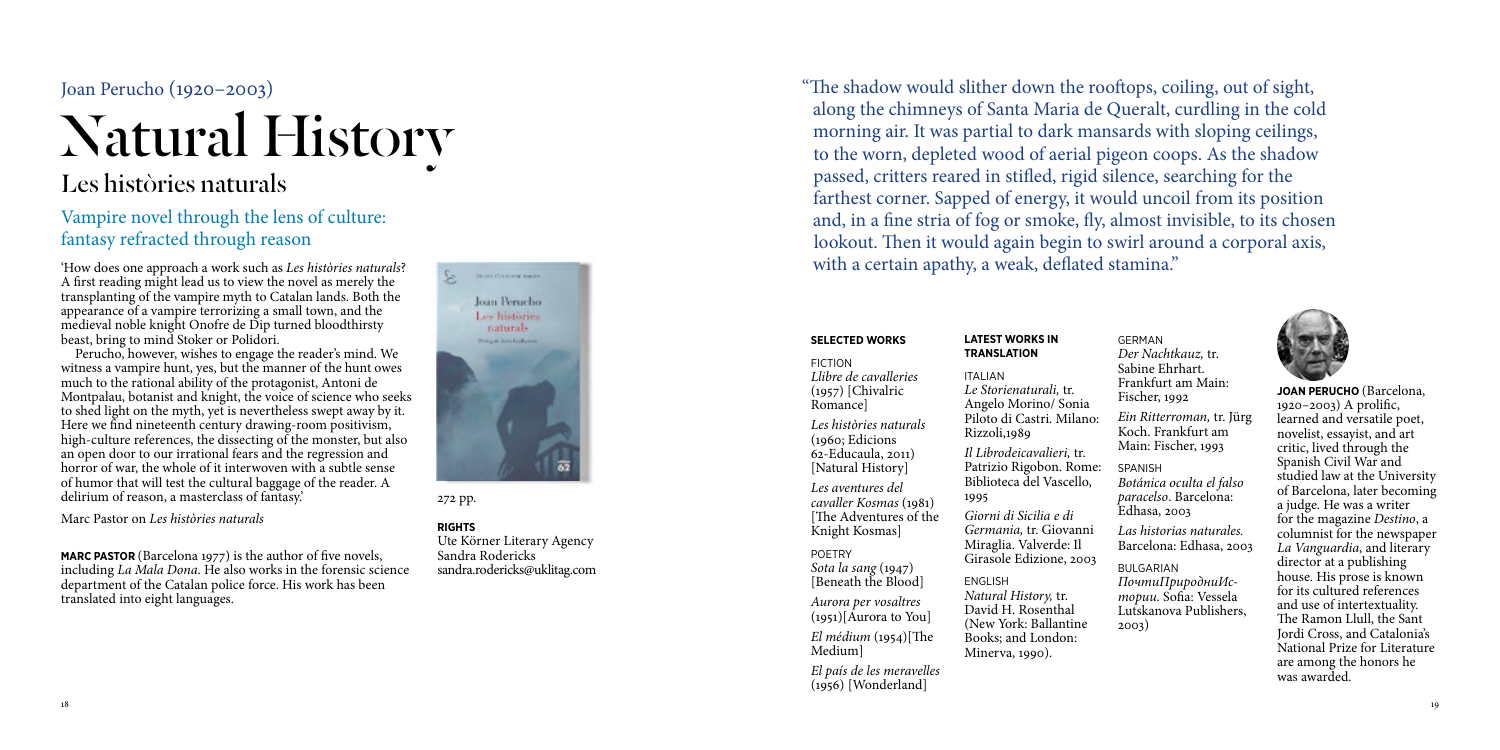## Mercè Rodoreda (1908–1983)

## A Broken Mirror

## Mirall trencat

## A great modern European novel in the tradition of Proust, Woolf and Mann

'*Mirall trencat* is like a lightning-struck laurel in a stately home in early twentieth-century Barcelona. It is a family saga, backlit and pink-haloed, entrails exposed. It is the story of a woman and a rat, a maid and a murder, a clot of secrets, a garden overrun with children who wreak havoc as they grow up. Like a talented spider, Mercè Rodoreda weaves an intricate mesh of words–"a novel is made of words," she says in the extraordinary prologue. She spins webs amid flowers, in an attempt to catch that which is prone to flight. Her translucent, nearly invisible writerly stroke, iridescent at turns, allows secrets to rise to the surface of a narrative voice that palpitates like a caged beast. Captivated by a wealthy family's deepest, most intimate passions and aggressions, the reader dances barefoot on this broken mirror, and slips on his own blood– his blood that is also the blood of others. *Mirall trencat* is a masterpiece by a brilliant author.'

Martí Sales on *Mirall trencat*

**MARTÍ SALES** (Barcelona, 1979) is a poet and novelist, rock musician, and translator working mostly from English. He is the author of *Principi d'incertesa* (2015) and *Huckleberry Finn* (Bookthug, 2015), among others.



276 pp.

### **RIGHTS**

Casanovas & Lynch Agencia Literaria Maria Lynch maria@casanovaslynch.com

"Her spring-tender breasts, her knees, sweeter than the calyx of the honeysuckle. A desert. At the foot of the oldest tree, violets spied her. One by one she crushed them underfoot.

I will leave you rich. Everything I have will be yours. But you mustn't tell anyone, you hear? It's a secret." She was happy to share a secret with her father. A secret: a few words spoken in hushed tones to prevent even the birds from eavesdropping."

### **SELECTED WORKS**

*Aloma* (1938; Edicions 62, 2016) [Aloma] *La Plaça* del Diamant (1962; Club editor, 2016) [The Time of the Doves, and also, In Diamond Square] *El Carrer de les Camèlies* (1966; Club editor, 2017) [Camellia Street] *Mirall trencat* (1974; Enciclopèdia Catalana, 2008) [A Broken Mirror] *La mort i la primavera*  (1993, Ediciones Turner,

2009) [Death in Spring]

#### **LATEST WORKS IN TRANSLATION**

*Mirall trencat* has been translated into twenty languages.

ENGLISH *Death in Spring,* tr. Martha Tennent. Rochester, NY: Open Letter Press, 2009

*The Selected Stories of Mercè Rodoreda,*  tr. Martha Tennent. Rochester, NY: Open Letter Press, 2011

*In Diamond Square,* tr. Peter Bush. London: Virago Press, 2013

*War, So Much War,* tr. Martha Tennent/ Maruxa Relaño. Rochester, NY: Open

Letter Press, 2015 FRENCH

*Tant et tant de guerre,* tr. Bernard Lesfargues. Paris: Gallimard, 2008

*Miroir brisé*, tr. Bernard Lesfargues. Paris: Éditions Autrement, 2011

*Voyages et fleurs,* tr. Bernard Lesfargues. Gardonne: Éditions Fédérop, 2013

> ITALIAN *Giardino sul mare,* tr. Giuseppe Tavani. Rome: La Nuova Frontiera, 2010

*Aloma,* tr. Giuseppe Tavani. Rome: La Nuova Frontiera, 2011

*Specchio infranto,* tr. Giuseppe Tavani. Rome: La Nuova Frontiera, 2013

*Quanta, quanta guerra,*  tr. Stefania Maria Ciminelli. Rome: La Nuova Frontiera, 2016

2014

GERMAN *Der Garten über dem Meer,* tr. Kirsten Brandt. Hamburg: Mare Verlag,



### **MERCÈ RODOREDA**

(Barcelona, 1908–Girona, 1983) is considered one of the most important and influential Catalan writers of the twentieth century. During the Civil War, she was exiled in France and Switzerland and worked as a seamstress as she began to write the novels and short stories that would earn her international acclaim and numerous awards. She returned to Catalonia in the 1960s. Her best-known work, the novel *La Plaça del Diamant*, has been translated into more than forty languages.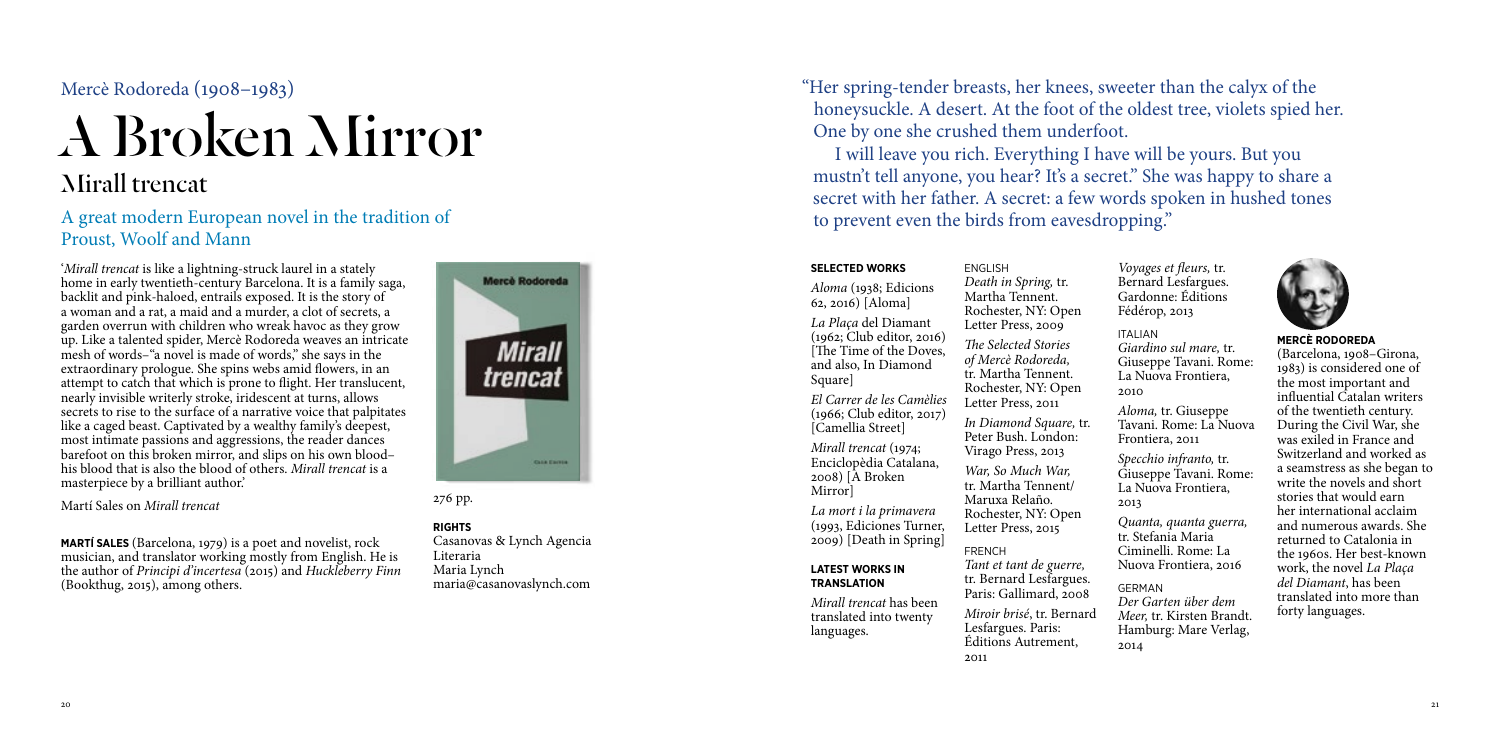## Montserrat Roig (1946–1991)

## The Time of the Cherries

## El temps de les cireres

A family in the waning days of the Franco regime; a privileged window onto a society that has lost all hope for a better future

'Intimate knowledge of a historical context we have not lived through is made possible only through literature. The novel *El temps de les cireres* brings readers closer to the realities of life at the end of the Franco dictatorship, a time when the hopes of those who had fought the regime appeared to be faltering. Natàlia Miralpeix returns to Barcelona after spending time abroad. She encounters a society in flight from itself. The world of the old bourgeoisie of the Eixample neighborhood no longer exists–it has migrated uptown, where the men are preoccupied with making money and the women with losing weight, while the youth waver between historical oblivion and the unease caused by the dictatorship's repression. It is a Barcelona where it is not easy to make love or to have an abortion. Keeping alive the belief in a better future is even harder: the long years of repression have succeeded in doing away with hope.'

Najat El Hachmi on *El temps de les cireres*

**NAJAT EL HACHMI** (Morocco, 1979), is the author, among others, of the novels *L'últim patriarca* (2008; The Last Patriach, Serpent's Tail, 2010) awarded the Ramon Llull prize for fiction and *La filla estrangera* (2015).



272 pp.

### **RIGHTS**

Casanovas & Lynch Agencia Literaria Maria Lynch maria@casanovaslynch.com

"...the people around me disgusted me, and I disgusted myself. And you know why? Because, down deep, I feared the time of the cherries might be nearing."

### **SELECTED WORKS**

FICTION *Ramona, adéu* (1972; Edicions 62, 2009) [Goodbye, Ramona] *El temps de les cireres* (1976; Edicions 62, 2016) [The Time of the Cherries] *L'hora violeta* (1980; Edicions 62, 2001) [The Violet Hour] NONFICTION *Els catalans als camps nazis* (1977, Edicions 62, 2017) [Catalans in the Nazi Camps]

*L'agulla daurada* (1985, Labutxaca, 2010) [The Golden Needle]

### **LATEST WORKS IN TRANSLATION**

GERMAN *Zeit der kirschen,* tr. Volker Glab/ Michi Strausfeld. Moos & Baden-Baden: Elster, 1991 *Die violette Stunde,* tr.

Volker Glab. Munich: Goldmann, 1998

HEBREW *El cant de la joventut*, tr. Itai Ron Hadar. Jerusalem: Rimonim Publishing House, 2004

ITALIAN *Amore e ceneri,* tr. Hado Lyria. Milano: Anabasi, 1994

*La voce melodiosa,*  tr. Patrizio Rigobon. Bergamo: Università di Bergamo, 1997

FRENCH *Le chant de la jeunesse,*  tr. Marie-José Castaing. Lagrasse: Verdier, 1989

*Mémoires de Barcelone,*  tr. Víctor Mora/ Annie Goetzinger. Sèvres: La Sirène, 1993

> SPANISH *La aguja dorada*. Barcelona: Planeta-Agostini, 2000 *El canto de la juventud*. Barcelona: El Aleph Editores, 2001

*Dime que me quieres aunque sea mentira*, tr. Antonia Picazo. Barcelona: Península, 2001 CHINESE *Yinghao Shijie,*  tr. Deming Li. Heilongjiang: Heilujiang Renmin Chu Ban She,

1996



**MONSERRAT ROIG** (Barcelona, 1946–1991) was born into a liberal middle-class family. In her youth, she took part in the student protests at the end of the Franco dictatorship. She studied philosophy at the University of Barcelona and later earned a doctorate. She was active in the feminist movement and gained popularity as a journalist for print and television. She wrote five novels and six books of nonfiction. Her novel *El temps de les cireres*  received the Sant Jordi Prize in 1976.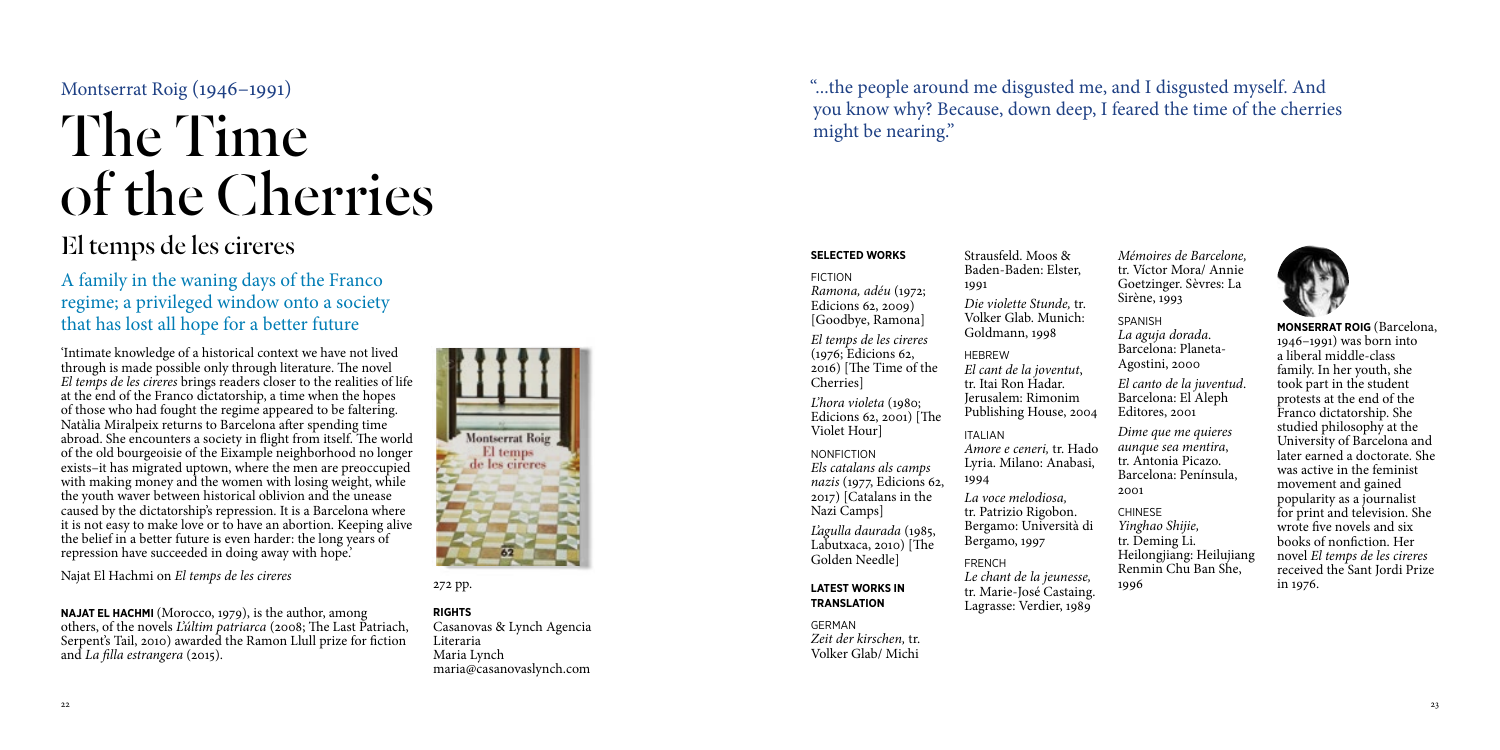## Cèlia Suñol (1899–1986)

## Part One

## Primera part

### Our very own Bartleby with touches of Juan Rulfo

'We've been told that the sentimental novel reflects dependency and conservative values, is full of outmoded sentiments and stories that are bogged down by cliché. *Primera Part*, however, conveys a powerful emotional charge, a love that is absolute. It is an autobiographical novel written by a woman, and despite this, or perhaps because of it, Cèlia Suñol the author and Helena the protagonist seize upon a sense of freedom and personal autonomy. The optimism of mankind, the rebellion of women, love, illness and survival–the themes are not new, but Suñol's lyrical prose and tenderness make this a very powerful story. Helena and Cèlia fall ill, fall in and out of love, endure relapses and melancholy, have a child and survive, and they do so hand in hand, offering us a glimpse of a nomadic existence, a real life that swims against the current and is full of a captivating romanticism. *Primera Part* is an unforgettable novel on a par with the great classics of European literature. It is time to rediscover her.'



**JENN DÍAZ** (Barcelona, 1988) is the author of five novels. Her first is *Belfondo* (2011), and her last, *Mare i filla* (2015).



adesiara

395 pp.

**RIGHTS** Adesiara Joachim de Nys rights@adesiaraeditorial.cat "I look out onto the great void within my heart ..."

#### **SELECTED WORKS**

NOVEL *Primera Part* (1947; Adesiara, 2014) [Part One]

SHORT FICTION *L'Home de les fires i altres contes* (1950) [The Man at the Fairgrounds and Other Stories]

*El Bar; El nadal d'en Pablo Nogales* (2016) [The Bar; Pablo Nogales's Christmas]



**CÈLIA SUÑOL** (Barcelona, 1899–1986) was born into a middle-class family that afforded her a good education. She made an early show of courage when she married her first husband, a Dane, against her family's wishes. After his death, she faced considerable hardship before remarrying. She worked as a vacuum cleaner salesperson, an archivist, a reader for a publisher, and as secretary for the cultural department of the Catalan government. She had two children, and wrote her only novel, an autobiographical work of fiction, for them.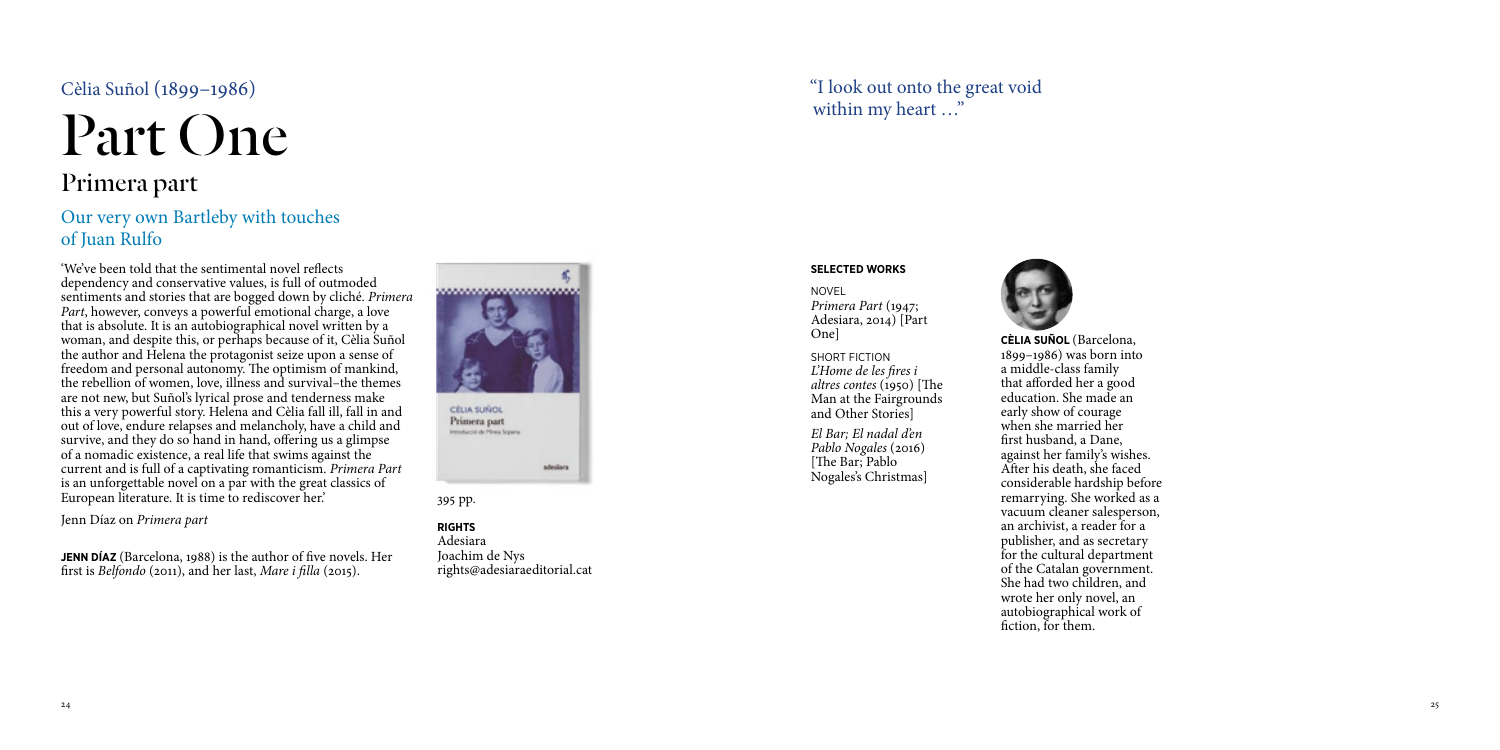## Llorenç Villalonga (1897–1980) The Doll's Room

## Bearn

## *The Leopard* before Lampedusa

'The gods willed it that Llorenç Villalonga's *Bearn* (1956) would be published before the much-celebrated *The Leopard* (1958), by Giuseppe Tomasi di Lampedusa. Had it been the other way around, many of us might have suspected plagiarism, or perhaps seen the Catalan novel as a homage that was too close to the source. What happened, instead, was a great deal more felicitous: two great writers from similar social and cultural backgrounds (Villalonga's Mallorca and Lampedusa's Sicily) happened to write about the same idea, evoking facts and arguments with significant parallels. The result is that we now have two magnificent novels that appear to be in dialogue with each other, shedding light on the social transformation of the islands of the western Mediterranean in a period of transition from the old regime to the twentieth century.

*Bearn* tells the story of Don Toni, master of the dwellings and the lands of Bearn, and of a family that belongs to a rural aristocracy mired in a slow but inexorable decline. In the contemplation of this beautiful downfall–and the attendant conflict between reason and instinct, passion and order, faith and superstition, lies and loyalty, between an old world that refuses to die and a new one that has yet to be born–we find the foundation of this moving meditation on the finiteness of all things human, revealed through the vicissitudes that befall the novel's memorable characters. Written in masterly prose, elegant and layered, *Bearn* is without a doubt one of the great European novels of the twentieth century, yet to be discovered by many readers.'

Sebastià Alzamora on *Bearn*

**SEBASTIÀ ALZAMORA** (Mallorca, 1972) graduated from the Universitat de les Illes Balears with a degree in Catalan. He has authored four poetry collections and five novels. Alzamora's novel *Crim de sang* (2012; Blood Crime, Soho Press, 2016) received the Sant Jordi Prize, among others.



428 pp.

**RIGHTS** Josep Zaforteza 971 717 246

"In case you never make it to Bearn, I should tell you that it is a mountainous domain, situated near a settlement of some four-hundred souls, also known as Bearn."

### **SELECTED WORKS**

FICTION *Mort de dama* (1931; Proa, 2009) [Death of a Lady] *Bearn* (1956; La Magrana, 2014) [The Doll's Room]

*La gran batuda* (1968; Club editor, 2008) [The Great Drive] *Andrea Víctrix* (1973; Destino, 2004) [Andrea

Victrix] *Un estiu a Mallorca*

(1975; Club editor, 2008) [A Summer in Mallorca]

THEATER *Fedra* (1932) [Phaedra] *Silvia Ocampo* (1935) *Desbarats* (1965) [A Whole Lot of Nonsense]

#### **LATEST WORKS IN TRANSLATION**

ENGLISH *The Doll's Room,* tr. Deborah Bonner.

Champaign, IL: Dalkey Archive Press, 2010

FRENCH *Un été à Majorque,* tr. Marie-France Borot. Clermont-Ferrand: Presses Universitaires Blaise Pascal, 2008 *les nines*, tr. Yuvan Chandrasekar. Nagercoil: Kalachuvadu Publications, 2015 SPANISH *Dos pastiches* 

TAMIL

*Bearn, o La sala de* 

*proustianos,* tr. José Batlló. Madrid: Anagrama, 2007

*La muerte de una dama,* tr. Jaume Vidal Alcover. Madrid: Veintisiete Letras, 2008 DUTCH

*Dood van een dame en de verleidingen,* tr. Frans Oosterholt. Leiden: Menken Kasander & Wigman Uitgevers, 2016

*Mallorcai udvarházvagy a babaszoba,* tr. Tomcsányi Zsuzsanna. Budapest: Harmattan

HUNGARIAN

Kiadó, 2014

GERMAN *Das Puppen kabinett des Senyor Bearn,* tr. Jürg Koch. Munich: Piper, 2007

SLOVENIAN *Bearn alisobana porcelanastih lutk,*  tr. Simona Škrabec. Ljubljana: Študentska založba litera, 2012

PORTUGUESE *Bearn ou a Sala das Bonecas,* tr. Elena Tanqueiro. Lisbon: Teorema, 2006

ROMANIAN *Bearn sau Cabinetul papuşilor,* tr. Valeriu Rusu. Ploieşti: Libertas, 2001)



**LLORENÇ VILLALONGA** (Palma de Mallorca, 1897–1980) is considered one of the greats of twentieth century Catalan literature. He studied medicine, specializing in psychiatry, and worked in hospitals in Mallorca, where he grew up. But his passion was literature. His first novel, *Mort de dama* (1931) was praised but also stirred controversy for its satire of the local literati and its veiled critique of the closed mentality on the island. After the Spanish Civil War and the Second World War, Villalonga's writerly gaze turned inward and became nostalgic and autobiographical, with Proustian echoes. His second novel, *Bearn*, went unnoticed when it first came out in 1956 in a Spanish translation, but received the Book Critics Award in 1963, after it was published in the original Catalan. It has been widely translated.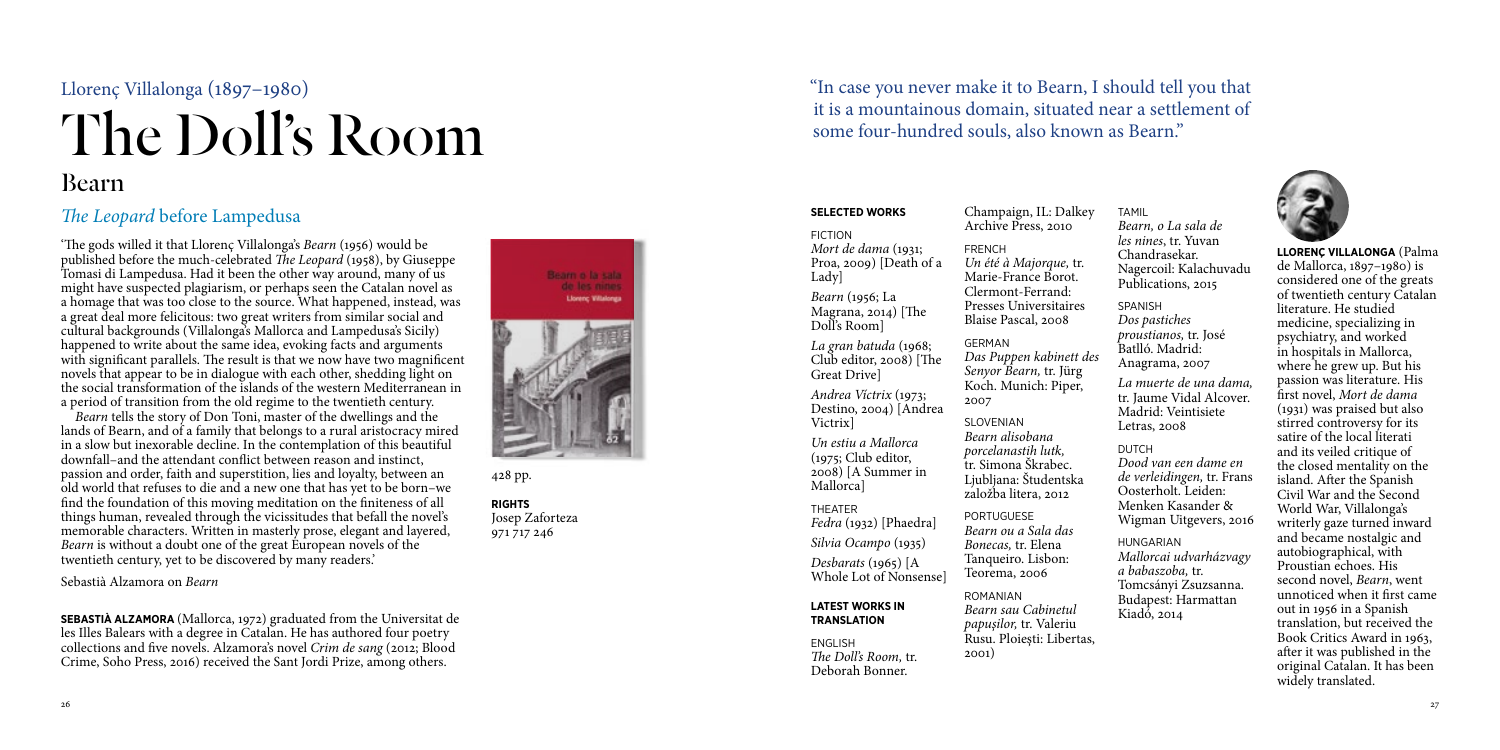## Grants, Fellowship and Other Services

## Translation Grant

Grants for the translation of Catalan literature: fiction, non-fiction, children's and YA books, poetry, theater and graphic novels. Recipients: Publishers.

## Promotion Grant

Grants to promote abroad Catalan literature (fiction, non-fiction, children's and YA books, poetry, theater and graphic novels), including participation in international literary festivals and presentations and promotional plans for new works in translation. Recipients: Publishers, Literary Events Organizers.

## Children's Illustrated

## Books Grant

Grants for the publication abroad of illustrated books by illustrators settled in Catalonia or Balearic Islands. Recipients: Publishers.

### Translators in Residence

### Grant

Grants for translators working on translations from Catalan to stay for two to six weeks in Catalonia.

Recipients: Translators.

## Travel Grants for Writers

Grants for writers to finance travel costs to carry out activities, to which they have been invited. Recipients: Writers in Catalan.

Please feel free to visit http://www.llull.cat to find out more about our Grants Programme. Institut

### Institut Ramon Llull Fellowship

Every year the Institut Ramon Llull (IRL) organises one fellowship targeted at international publishers and agents to take place in Barcelona. The invited professionals have the chance to be on the ground and to acquire firsthand an in-depth perspective on the matter in order to build networks with Catalan publishers companies and literary agencies. Travel and accommodation expenses during the fellowship will be covered by the IRL.

### Presence at International Book Fairs

The IRL attends the following book fairs: London, Paris, Bologna, Warsaw, Jerusalem, Beijing, Frankfurt, Sharjah, Istanbul and Guadalajara, informing about its services and activities.

The IRL manages and organises the presence of Catalan Culture as Guest of Honour at international book fairs. Catalan Culture was Guest of Honour at Turin Book Fair (2003), Feria del libro de Guadalajara (2004), Frankfurter Buchmesse (2007), Göteborg Book Fair (2014) and Bologna Children's Books Fair (2017). As well as that, the city of Barcelona was Guest of Honour in Paris (2013) and Warsaw (2016).

## Other Services

The IRL promotes networking between the international publishers and agents and the Catalan publishing sector. The members of the Literature and the Humanities Dpt. will be pleased to provide international publishing professionals with the contacts of Catalan authors, publishers or agents.

The IRL also offers information about the translation of Catalan literature through two databases:

-TRAC at the IRL website www.llull.cat/trac: to find out what works of Catalan literature have been translated.

-TRALICAT at the IRL website www.llull.cat/ tralicat: to browse by language the profile and contacts of literary translators from Catalan.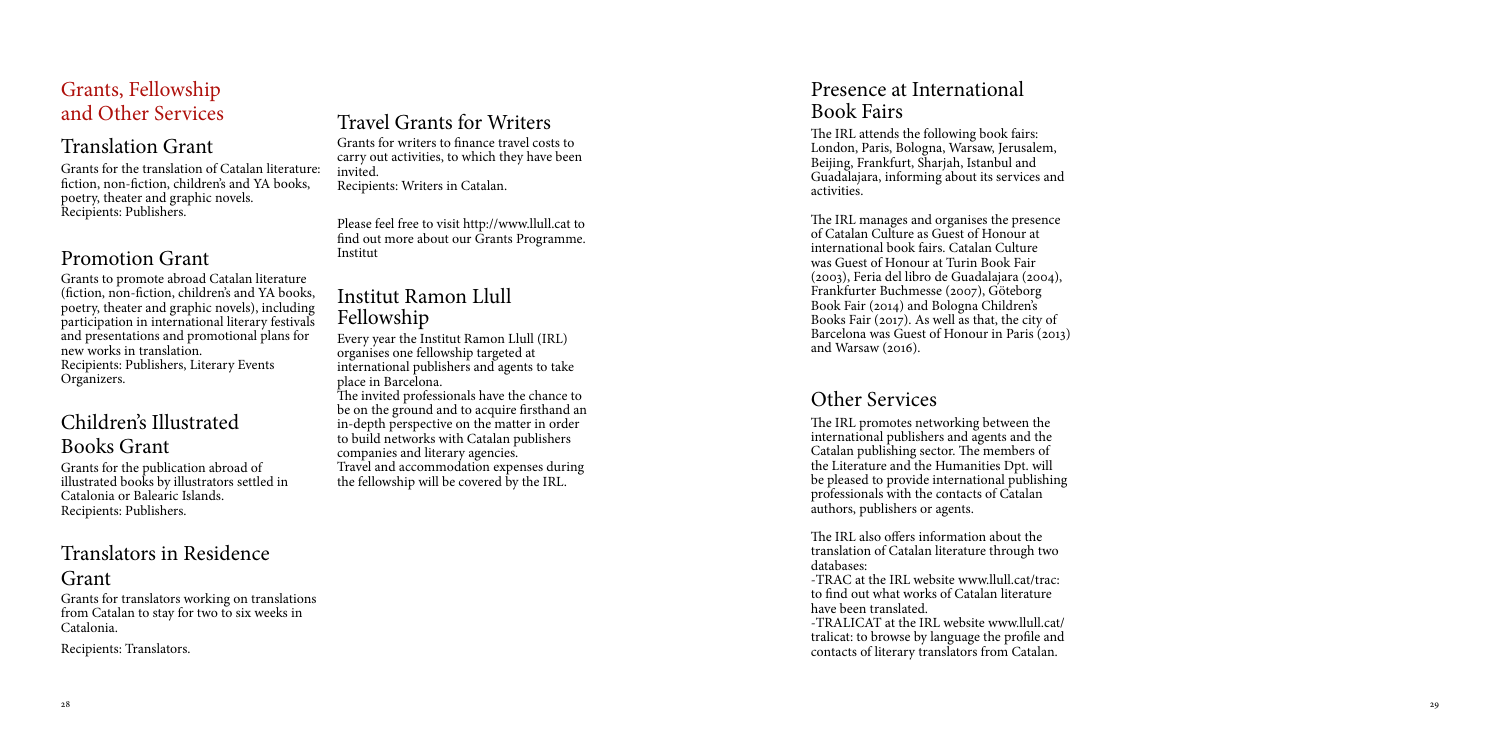## Literature and the Humanities Team

## Headquarters

Avinguda Diagonal, 373 08008 Barcelona Tel. +34 934 67 80 00 Fax +34 934 67 80 06 info@llull.cat www.llull.cat www.facebook.com/IRLlull twitter.com/irllull



Izaskun Arretxe Head of the Department of Literature and the Humanities *iarretxe@llull.cat* 



Marc Dueñas Department Coordinator *mduenas@llull.cat* 



Mísia Sert Fiction and Modern Classics *msert@llull.cat* 









Rosa Crespí Illustrated & Children's Books and Travel Grants Manager *rcrespi@llull.cat* 

Julià Florit

*jflorit@llull.cat* 

Carles Navarrete Children's & YA Books and Literary Non-Fiction *cnavarrete@llull.cat* 

Annabel García

*agarcia@llull.cat* 



Translation Grant Assistant

Poetry and Literary Festivals

Foreign Offices



 $+49$  (0) 30 208 86 43 24 Silvia Gonzalez

D-10117 Berlin, Germany



Berlin

17 Fleet Street EC4Y 1AA London, United Kingdom +44 (0) 2078420852



Mercè Estela *mestela@llull.cat* 

New York 360 Lexington Avenue, 18th Floor. Suite 1801 10017 New York, USA +12127823334



Jadranka Vrsalovic *jvrsalovic@llull.cat* 

Paris 50, rue Saint-Ferdinand 75017 Paris, France  $+33(0)142660245$ 



Raül David Martinez *rdmartinez@llull.cat*

London

Friedrichst. 185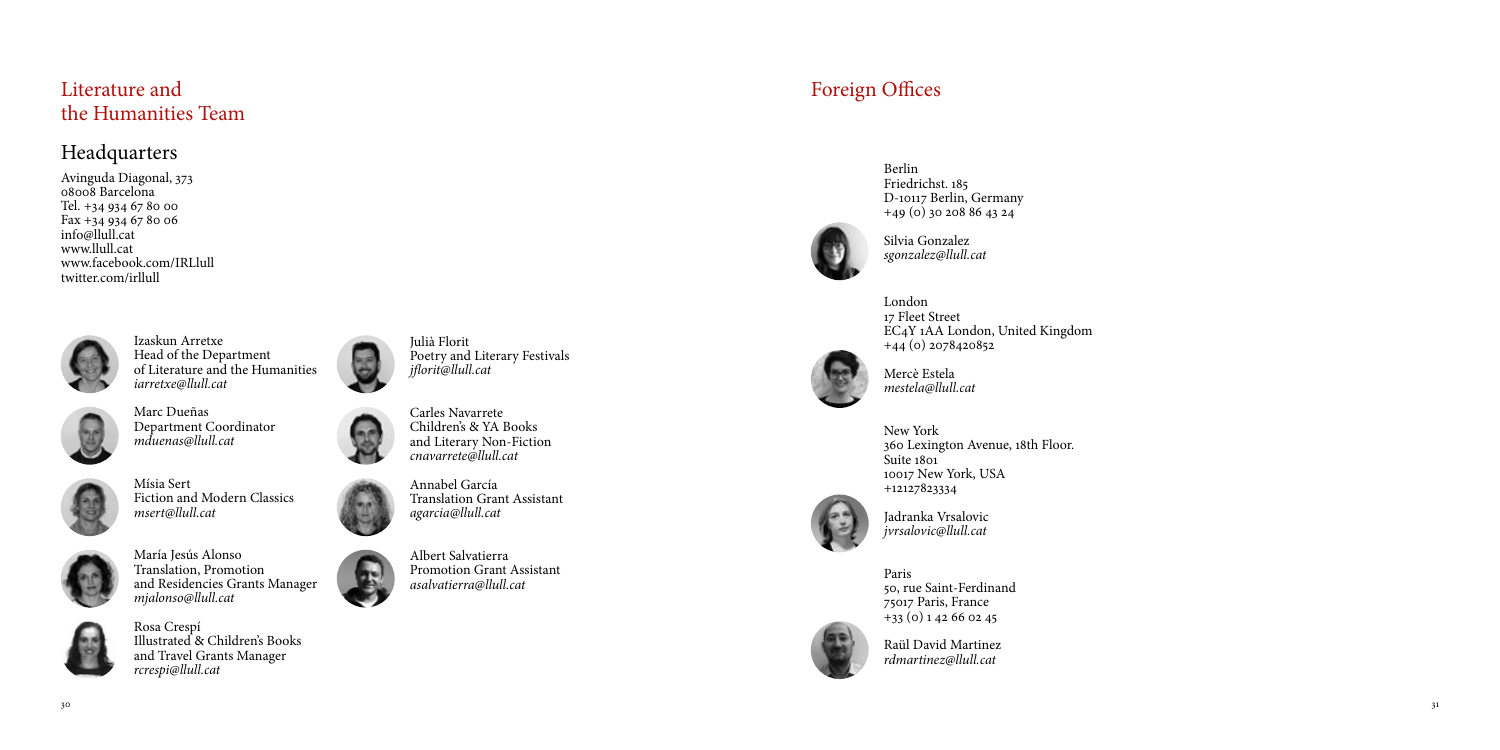First Edition: 2017 Institut Ramon Llull

Editorial Coordination Literature and Humanities Department, Institut Ramon Llull

Design and Layout Enric Jardí

Proofreading Ita Roberts

Printed by Auradigit

Photographs copyright: © C Eloi Bonjoch (Pere Calders and Blai Bonet) © Fons personal d'Aurora Betrana i Denys © Cloffat (Aurora Bertrana) © Fototeca.com (Víctor Català) © Fundació Mercè Rodoreda (Mercè Rodoreda)

Legal Deposit B-19622-17